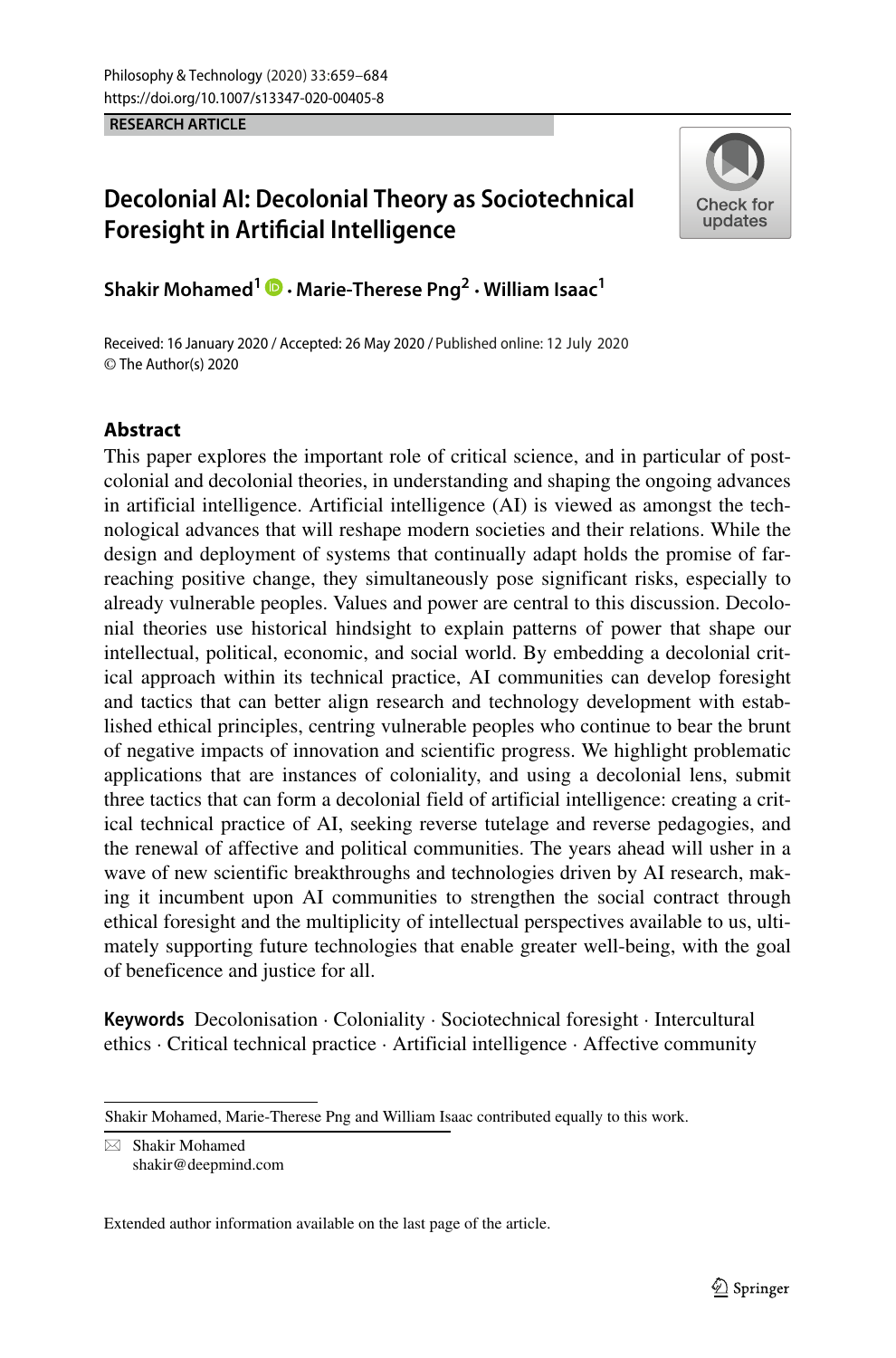### **1 How Values Shape Scientific Knowledge and Technology**

The ongoing advances in artificial intelligence (AI), and innovations in technology more generally, encompass ever-larger aspects of the cultural, economic and political life of modern society. We aim to capture this expanding role and impact of AI by widening the conceptual aperture with which it is understood: dually viewing AI as both object and subject, i.e. viewing AI as technological artefacts and as systems of networks and institutions, respectively.

As an object, advances in AI research<sup>[1](#page-1-0)</sup> over the last two decades—often attributed to a combination of increases in computational power, availability of large amounts of data and advances in learning algorithms (LeCun et al. [2015\)](#page-22-0)—has led to novel applications in a wide range of sectors, including transportation and healthcare, amongst others (Gerrish [2018\)](#page-21-0). While these recent innovations have led to some societal benefits, they have also demonstrated their potential to be abused or misused in ways their designers could not have imagined (O'Neil [2016\)](#page-23-0). As a subject, AI has seen itself elevated from an obscure domain of computer science into technological artefacts embedded within and scrutinised by governments, industry and civil society. These stakeholders play a significant role in shaping the future direction and use of advanced technologies such as AI—whether through the establishment of regulatory and ethical frameworks or the promotion of specific algorithmic architectures<sup>[2](#page-1-1)</sup>—that warrants consideration under a more expansive conceptualisation of the term AI.

As both object and subject, the aims and applications of AI have been brought into question. At the heart of these discussions are questions of values and the power relations in which these values are embedded. What values and norms should we aim to uphold when performing research or deployment of systems based on artificial intelligence? In what ways do failures to account for asymmetrical power dynamics undermine our ability to mitigate identified harms from AI? How do unacknowledged and unquestioned systems of values and power inhibit our ability to assess harms and failures in the future?

#### **1.1 The Evolution of Value and Power Paradigms**

The role that values play in the process of generating new knowledge is a perennial question, particularly in the sciences. Philosophers have debated the importance of *epistemic values*, such as internal consistency, falsifiability, generalisability of a particular theory and notions of scientific objectivity (Laudan [1968;](#page-22-1) Bueter [2015\)](#page-20-0). These

<span id="page-1-0"></span><sup>&</sup>lt;sup>1</sup>This view of AI as object, and of the term AI throughout, will be used as an umbrella term that includes the field of machine learning. Both machine learning and artificial intelligence are disciplines focused on the science and engineering of intelligent agents or computer programs (Russell S and Norvig P [2016;](#page-24-0) Boden [2018\)](#page-19-0). While the broader field of AI includes both symbolic (also known as classical AI or GOFAI) and connectionist (e.g. artificial neural networks) research, the field of machine learning can be defined by research on more tractable machine tasks leveraging techniques at the intersection of computer science and statistical inference (Mitchell [2006\)](#page-23-1).

<span id="page-1-1"></span><sup>2</sup>Specific applications of machine learning and AI largely centre on the use of learning *algorithms* that manipulate and transform data into information suitable for the given task.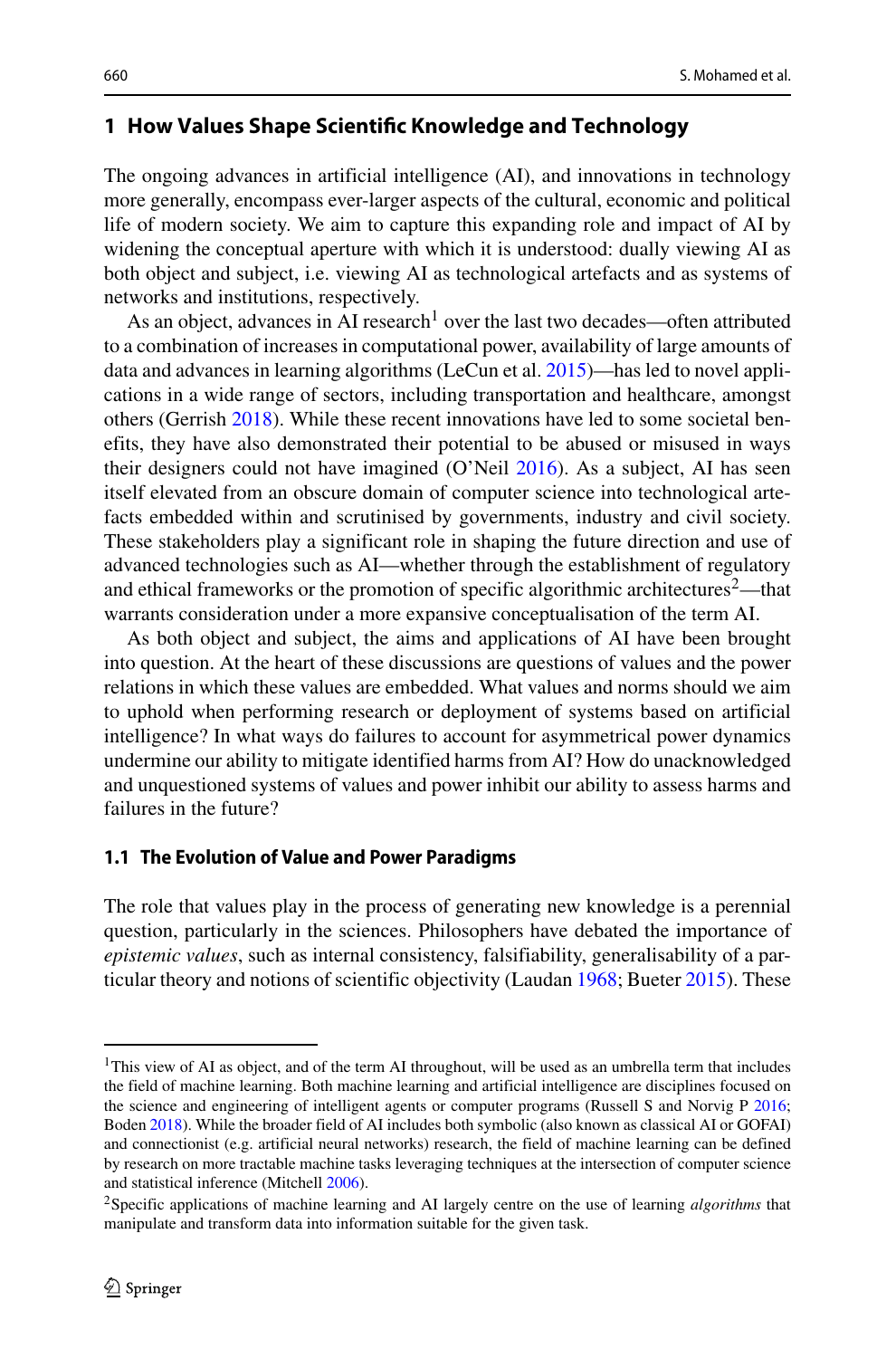values shape the veracity of scientific statements, aiming to establish broader ontological or causal claims about the nature of specific systems. Yet, science is a product not only of epistemic values, but also of *contextual values* that reflect moral, societal or personal concerns in the application of scientific knowledge. There is strong consensus that non-epistemic values have a legitimate role in scientific reasoning, particularly in the choice of research projects and the application of scientific results (Elliott and McKaughan [2014;](#page-20-1) Douglas [2007\)](#page-20-2). This role of contextual values also applies to the work of computing and technology (Nissenbaum [2001;](#page-23-2) Van de Poel and Kroes [2014\)](#page-23-3)—a recognition established in the broader field of values in technology (Friedman et al. [2013;](#page-21-1) Sengers et al. [2005;](#page-24-1) DiSalvo [2012\)](#page-20-3).

Due to repeated instances of unethical research practices within the scientific community—instances like the U.S. Public Health Service Syphilis Study at Tuskegee (Brandt [1978\)](#page-19-1)—concerned scientists, policy-makers and human rights advocates responded by formalising contextual values into ethical frameworks that reoriented power relations between researchers and impacted communities or persons. Efforts such as the Nuremberg Code (Nuremberg Military Tribunals [1947\)](#page-23-4), the Helsinki declaration (WMA General Assembly [1964\)](#page-25-0) and the Belmont Principles (Belmont Commission [1978\)](#page-19-2) collectively led to the establishment of three core ethical values or rights that should serve as a minimum standard for human subject research: respect-for-persons (individual autonomy), beneficence (research designed to maximise societal benefit and minimise individual harm) and justice (research risks must be distributed across society). These principles are viewed as a historical milestone for research ethics, although their violations continue to occur, e.g. the ongoing questions of unethical blood exports during the West Africa ebola epidemic (Freudenthal [2019\)](#page-21-2). These principles are also questioned and subject to many reappraisals, which have highlighted their failures in capturing a range of emerging or novel harms, or an insufficiency in capturing the lived realities of under-represented groups (Shore [2006;](#page-24-2) Vitak et al. [2016\)](#page-25-1).

The limitations of these value principles become clearer as AI and other advanced technologies become enmeshed within high-stakes spheres of our society. Initial attempts to codify ethical guidelines for AI, e.g. the Asilomar principles (Asilomar Meeting [2017\)](#page-19-3), focused on risks related to lethal autonomous weapons systems and AGI Safety. Though both are critical issues, these guidelines did not recognise that risks in peace and security are first felt by conflict zones in developing countries (Garcia [2019\)](#page-21-3), or engage in a disambiguation of social safety and technical safety. Moreover, they did not contend with the intersection of values and power, whose values are being represented, and the structural inequities that result in an unequal spread of benefits and risk within and across societies.

An example of this nexus between values, power and AI is a recent study by Obermeyer et al. [\(2019\)](#page-23-5), which revealed that a widely used prediction algorithm for selecting entry into healthcare programs was exhibiting racial bias against African-American patients. The tool was designed to identify patients suitable for enrolment into a "high-risk care management" programme that provides access to enhanced medical resources and support. Unfortunately, large health systems in the USA have emphasised contextual values to "reduce overall costs for the healthcare system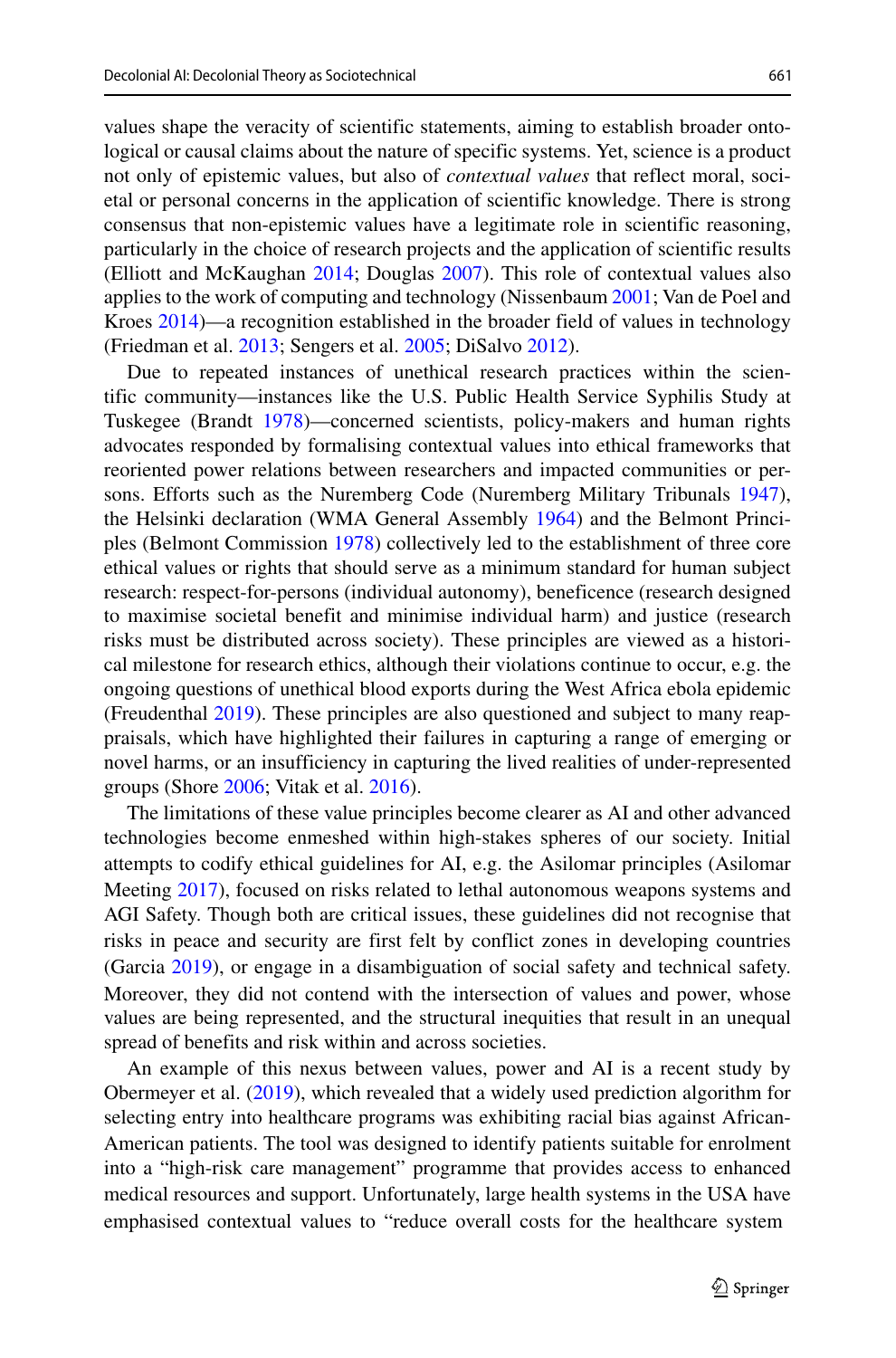while increasing value" (AMA [2018\)](#page-19-4) or "value for money" (UK National Health Service [2019\)](#page-24-3) on "value for money") when selecting potential vendors for algorithmic screening tools at the expense of other values such as addressing inequities in the health system. As a result, the deployed algorithm relied on the predictive utility of an individual's health expenses (defined as total healthcare expenditure) indirectly leading to the rejection of African-American patients at a higher rate relative to white patients, denying care to patients in need, and exacerbating structural inequities in the US healthcare system (Nelson [2002\)](#page-23-6). As this example shows, the unique manner in which AI algorithms can quickly ingest, perpetuate and legitimise forms of bias and harm represents a step change from previous technologies, warranting prompt reappraisal of these tools to ensure ethical and socially beneficial use.

An additional challenge is that AI can obscure asymmetrical power relations in ways that make it difficult for advocates and concerned developers to meaningfully address during development. As Benjamin [\(2019\)](#page-19-5) notes, "whereas in a previous era, the intention to deepen racial inequities was more explicit, today coded inequity is perpetuated precisely because those who design and adopt such tools are not thinking carefully about systemic racism". Some scholars such as Floridi et al. [\(2018\)](#page-21-4) have highlighted that technologies such as AI require an expansion of ethical frameworks, such as the Belmont Principles, to include explicability (explanation and transparency) or non-malfeasance (do no harm). Whittlestone et al. [\(2019\)](#page-25-2) conversely argue for a move away from enumerating new value criteria, and instead highlight the need to engage more deeply with the tensions that arise between principles and their implementation in practice. Similarly, we argue that the field of AI would benefit from dynamic and robust *foresight* tactics and methodologies grounded in the critical sciences to better identify limitations of a given technology and their prospective ethical and social harms.

#### **1.2 Critical Science as a Sociotechnical Foresight Tool**

The critical science approach represents a loosely associated group of disciplines that seek to uncover the underlying cultural assumptions that dominate a field of study and the broader society. Scholarship in this domain (Winner [1980;](#page-25-3) Nissenbaum [2001;](#page-23-2) Greene et al. [2019\)](#page-21-5) aims not only to explain sociotechnical phenomena, but to also examine issues of values, culture and power at play between stakeholders and technological artefacts. We use a necessarily broad scope of critical science theories due to the expansive range of applications of AI, but seek to emphasise particularly the role of *post-colonial and decolonial critical theories*. While decolonial studies begins from a platform of historical colonialism, it is deeply entangled with the critical theories of race, feminism, law, queerness and science and technology studies (D'Ignazio and Klein [2020;](#page-20-4) Feenberg [2017\)](#page-21-6).

The role of values and power as they relate to technology and data has been argued by a multitude of scholars who draw from the decolonial theories, such as Ricaurte  $(2019)$ , Milan and Treré  $(2019)$  $(2019)$  and Couldry and Mejias  $(2019a)$ , as well as established research in post-colonial and decolonial computing, such as those by Irani et al. [\(2010\)](#page-22-2), Dourish and Mainwaring [\(2012\)](#page-20-6) and Ali [\(2016\)](#page-19-6). Such critical perspectives are increasingly used to elucidate potential ethical and social ramifications of AI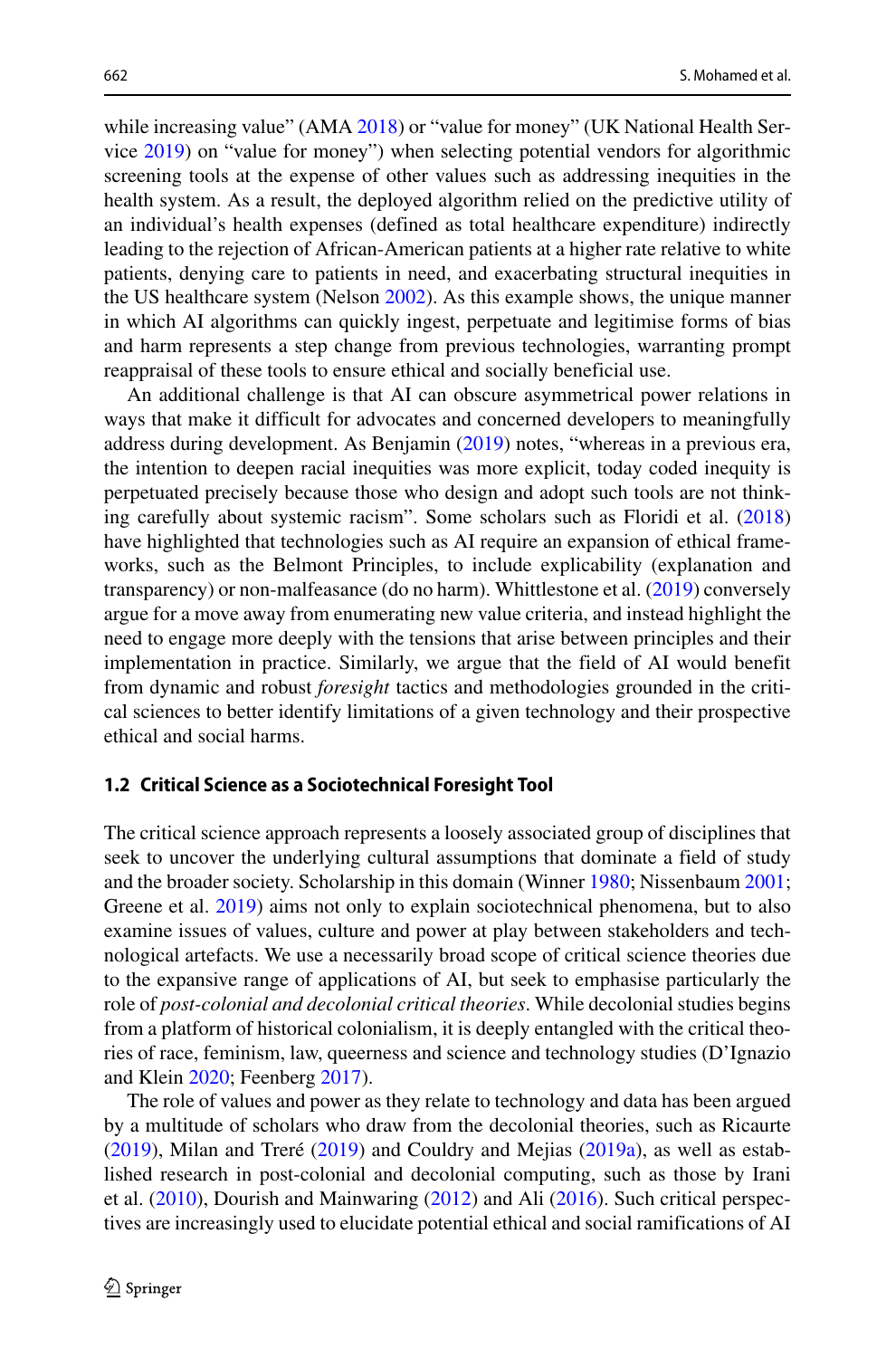and technology generally, with much research now available that exposes concerns of bias and injustice in algorithmic systems (Angwin et al. [2016a;](#page-19-7) Benjamin [2019;](#page-19-5) Buolamwini and Gebru [2018;](#page-20-7) Lum and Isaac [2016;](#page-22-3) Noble [2018;](#page-23-9) Eubanks [2018\)](#page-21-7), exploitative or extractive data practices (Gray and Suri [2019\)](#page-21-8), and applications of AI that dispossess the identity and resources of vulnerable populations (Green [2019;](#page-21-9) Keyes [2018;](#page-22-4) Hanna et al. [2019;](#page-21-10) Stark [2019\)](#page-24-4).

In this paper, our aim is to guide the reader through a brief introduction to decolonial theory, and demonstrate how this theoretical framework can serve as a powerful lens of ethical foresight. Technology foresight and foresight methodologies more broadly is a term used to classify efforts by researchers, policy-makers and industry practitioners to understand and anticipate how choices and actions made today can shape or create the future (Coates and at al. [1985\)](#page-20-8). For AI technologies, problematic outcomes in high-stakes domains such as healthcare or criminal justice have demonstrated a clear need for dynamic and robust ethical foresight methodologies. Such methodologies could enable stakeholders to better anticipate and surface blind-spots and limitations, expand the scope of AI's benefits and harms and reveal the relations of power that underlie their deployment. This is needed in order to better align our research and technology development with established and emerging ethical principles and regulation, and to empower vulnerable peoples who, so often, bear the brunt of negative impacts of innovation and scientific progress.

### **2 Coloniality and Decolonial Theory**

Decolonisation refers to the intellectual, political, economic and societal work concerned with the restoration of land and life following the end of historical colonial periods (Ashcroft [2006\)](#page-19-8). Territorial appropriation, exploitation of the natural environment and of human labour, and direct control of social structures are the characteristics of historical colonialism. Colonialism's effects endure in the present, and when these colonial characteristics are identified with present-day activities, we speak of the more general concept of *coloniality* (Quijano [2000;](#page-23-10) Mignolo [2007;](#page-22-5) Maldonado-Torres [2007\)](#page-22-6). This section is a brief review of coloniality, its view on systems of power and its manifestation in the digital world.

Coloniality is what survives colonialism (Ndlovu-Gatsheni [2015\)](#page-23-11). Coloniality therefore seeks to explain the continuation of power dynamics between those advantaged and disadvantaged by "the historical processes of dispossession, enslavement, appropriation and extraction [*...*] central to the emergence of the modern world" (Bhambra et al. [2018\)](#page-19-9). Coloniality names the continuity of established patterns of power between coloniser and colonised—and the contemporary remnants of these relationships—and how that power shapes our understanding of culture, labour, intersubjectivity and knowledge production: what Quijano [\(2000\)](#page-23-10) refers to as the coloniality of power. For Quijano [\(2000\)](#page-23-10), the power of coloniality lies in its control over social structures in the four dimensions of authority, economy, gender and sexuality, and knowledge and subjectivity. Similarly, for Maldonado-Torres [\(2007\)](#page-22-6), coloniality is the reproduction of hierarchies of race, gender and geopolitics, which were invented or instrumentalised as tools of colonial control. For Couldry and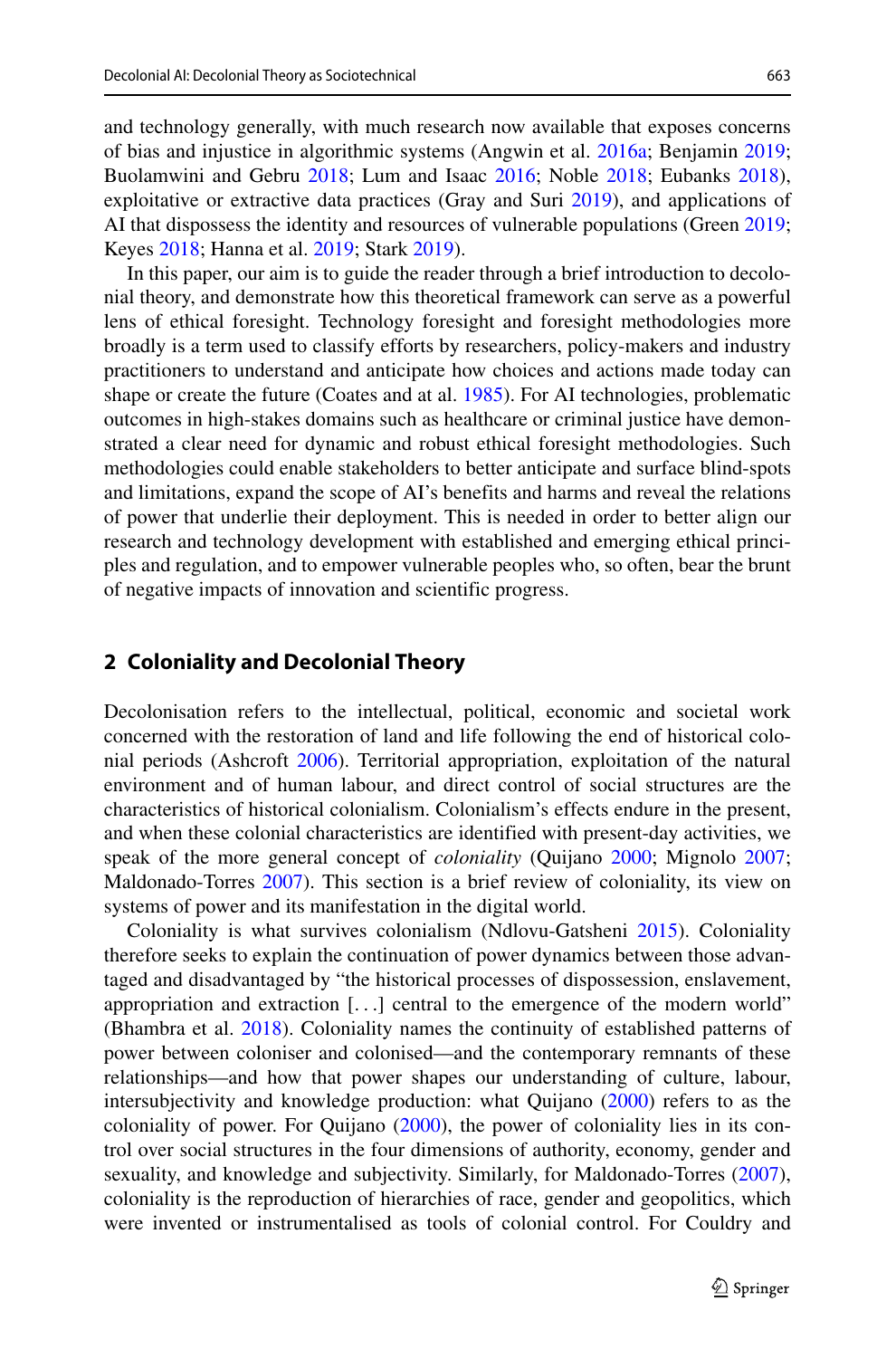Mejias [\(2019a\)](#page-20-5), who bring the coloniality of power into the digital present, it is modern data relations—the human relations that when captured as data enables them to become a commodity—that "recreate a colonising form of power".

Consequently, *decolonisation* takes two roles. The first is a territorial decolonisation that is achieved by the dissolution of colonial relations. The second is a structural decolonisation, with which this paper is concerned, that seeks to undo colonial mechanisms of power, economics, language, culture and thinking that shapes contemporary life: interrogating the provenance and legitimacy of dominant forms of knowledge, values, norms and assumptions. Three views clarify this decolonial knowledge landscape.

- A *decentring view* of decolonisation seeks to reject an imitation of the West in all aspects of life, calling for the assertion of unique identities and a re-centring of knowledge on approaches that restore global histories and problems and solutions. For Ngũgĩ wa Thiong'o, this means replacing the English language as the unassailable medium of teaching and discourse (Wa Thiong'o [1992\)](#page-25-4). Discussions on decolonising the curriculum or decolonising the university call for reappraisals of what is considered the foundation of an intellectual discipline by emphasising and recognising the legitimacy of marginalised knowledge (Jansen [2019;](#page-22-7) Bhambra et al. [2018\)](#page-19-9); calls to decolonise science often invoke this view of decolonisation (Harding [2011\)](#page-21-11).
- An *additive-inclusive view* continues to use existing knowledge, but in ways that recognises explicitly the value of new and alternative approaches, and that supports environments in which new ways of creating knowledge can genuinely flourish. This view is invoked by works that criticise universalism in thinking, and instead advocate for localisation and pluriversalism (Mignolo [2012;](#page-22-8) Escobar [2011\)](#page-20-9).
- An *engagement view* calls directly for more critical views of science. This view calls on us to examine scientific practice from the margins, to place the needs of marginalised populations at the centre of the design and research process, and to ask where knowledge comes from—who is included and left out, in whose interest is science applied, who is silenced and what unacknowledged assumptions might be at play (McDowell and Chinchilla [2016\)](#page-22-9).

Decolonial theory provides us with several useful tools with which to qualify the nature of power imbalances or inequitable impacts that arise from advanced technologies like AI. One such framework identifies metropoles—the centres of power—and their peripheries that hold relatively less power and contest the metropole's authority, participation and legitimacy in shaping everyday life (Champion [2005\)](#page-20-10). Dependency theory expands on this framework, by tying colonial histories to present day underdevelopment and continued economic imbalance between countries and regions, as well as tying resulting dependencies to historic metropole and periphery dynamics (Champion [2005\)](#page-20-10). Using the lens of metropole and periphery, we can identify contemporary practices in AI development partially as features of colonial continuities from states and governments. Similarly, today's technology corporations could be described as metropoles of technological power with civic society and consumers sitting at the periphery.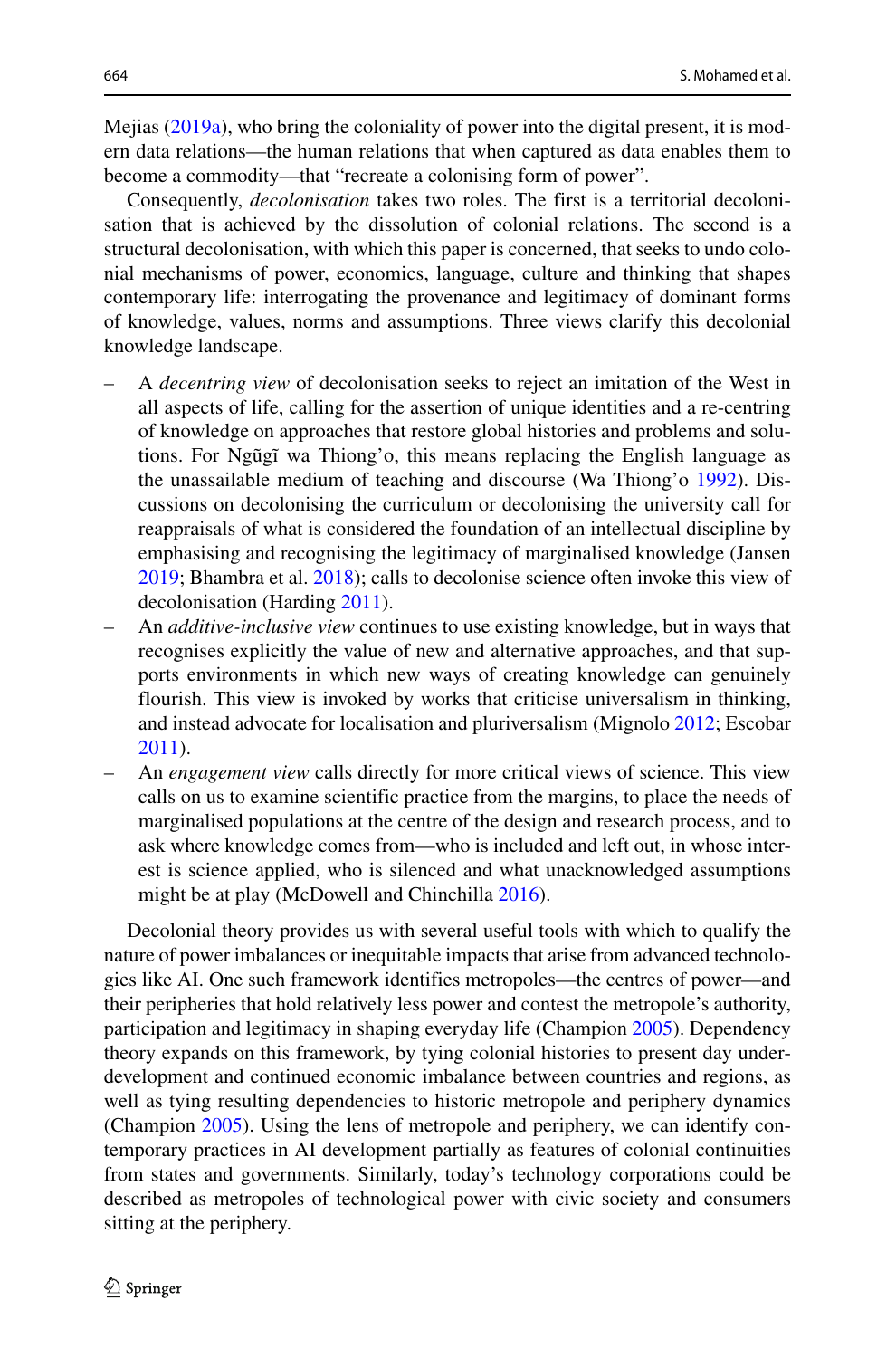Metropole-periphery dichotomies are interpretive models that if not used carefully can reduce the reality of lived experiences to overly simplified binaries of "West and the rest", "North and South" and "powerful and oppressed" (McClintock [1992;](#page-22-10) Stoler [2008;](#page-24-5) Thrush [2008\)](#page-24-6), exposing some of the limitations of decolonial theory. In addition, grand historical meta-narratives of injustice, contending with the theoretical idea of "global" and "speaking for the oppressed" (Pappas [2017\)](#page-23-12), are pitfalls that must be avoided. A needed balance can be found by incorporating other modes of decolonial thought, such as contrapuntal analysis (Said [1993\)](#page-24-7), psychodynamic per-spectives (Fanon [1961;](#page-21-12) Nandy [1989\)](#page-23-13), economic analysis (Pollard et al. [2011\)](#page-23-14) and historical and literary criticism (James [1993;](#page-22-11) Gopal [2019\)](#page-21-13), amongst others. Because of limitations of the theory, we believe it is important to incorporate the wider critical science view introduced in the previous section.

# <span id="page-6-0"></span>**3 Algorithmic Coloniality**

By recognising the analogues of territorial and structural coloniality in the digital age, we propose the application of decolonial theory to digital technologies such as AI. Digital spaces—created by the Internet and the increasingly networked systems and devices we use—form digital territories that, like physical spaces, have the propensity to become sites of extraction and exploitation, and thus the sites of digital-territorial coloniality. Digital-structural coloniality also manifests, through to the coloniality of power, the coloniality of power can be observed in digital structures in the form of socio-cultural imaginations, knowledge systems and ways of developing and using technology which are based on systems, institutions, and values which persist from the past and remain unquestioned in the present. As such, emerging technologies like AI are directly subject to coloniality, giving decolonial critical theories a powerful analytical role.

The emerging theories of data colonialism (Thatcher et al. [2016;](#page-24-8) Ricaurte [2019;](#page-23-7) Couldry and Mejias [2019a\)](#page-20-5) and data capitalism (Zuboff [2019\)](#page-25-5) recognise this nature of historic continuity and the role of data as the material resource that is exploited for economic expansion. Ricaurte [\(2019\)](#page-23-7) develops a theoretical model that analyses the coloniality of technological power through data, examining data-centric epistemologies as an expression of the coloniality of power, in how they impose "ways of being, thinking, and feeling that leads to the expulsion of human beings from the social order, denies the existence of alternative worlds and epistemologies, and threatens life on Earth" (Ricaurte [2019\)](#page-23-7). Couldry and Mejias U.A. [\(2019b\)](#page-20-11) further expand on the colonial continuities of extraction and exploitation of land, labour and relations through digital infrastructure. This larger area of technological coloniality is further developed by scholars in areas of intersectional data feminism (D'Ignazio and Klein [2020\)](#page-20-4), critical race theory (Benjamin [2019\)](#page-19-5), decolonisation of technology (Awori et al. [2016\)](#page-19-10), new data epistemologies (Milan and Van der Velden [2016\)](#page-23-15), and environmental sustainability and justice (Røpke [2001;](#page-24-9) Ricaurte [2019;](#page-23-7) Gallopin [1992\)](#page-21-14).

We use the term *algorithmic coloniality* to build upon data colonialism in the context of the interactions of algorithms across societies, which impact the allocation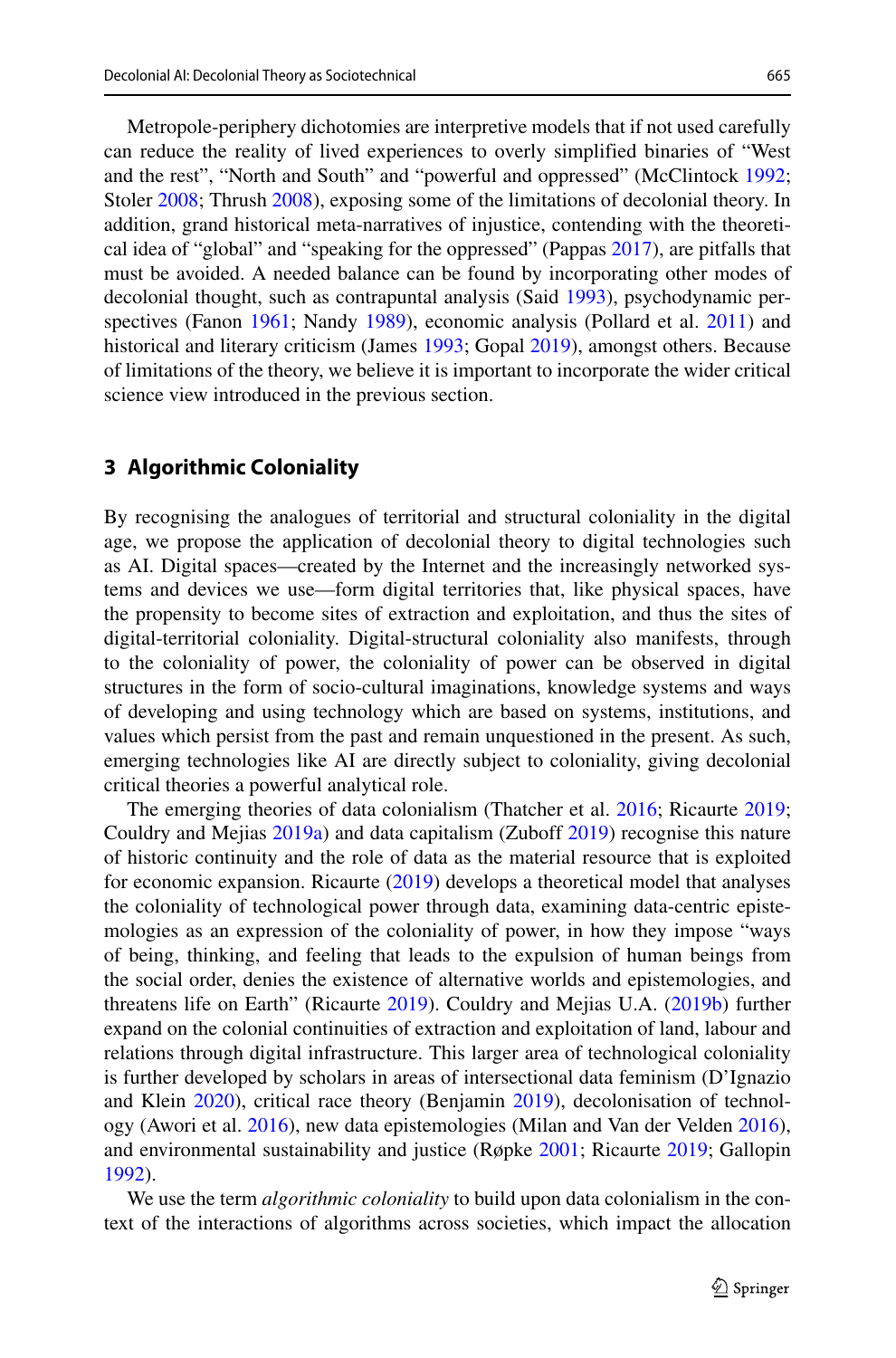of resources, human socio-cultural and political behaviour and extant discriminatory systems. We also begin to examine how coloniality features in algorithmic decisionmaking systems as they generate new labour markets, impact geopolitical power dynamics and influence ethics discourse. In the following section, we introduce the language of decoloniality to the current discourse on fairness, accountability and transparency in algorithmic systems, as well as introduce a taxonomy of decolonial foresight: institutionalised algorithmic oppression, algorithmic exploitation and algorithmic dispossession. Within these forms of decolonial foresight, we present a range of use cases that we identify as sites of coloniality: algorithmic decision systems, ghost work, beta-testing, national policies and international social development. By sites of coloniality, we mean cases that exhibit structural inequalities that can be contextualised historically as colonial continuities. These sites of coloniality help identify where empirical observation departs from the current theoretical frameworks of power in AI, which by-and-large are ahistorical. By using these sites to address the clash of theory and empiricism, we argue that discussions of power and inequality as related to AI cannot be ahistorical and are incomplete if they fail to recognise colonial continuities.

## **3.1 Algorithmic Oppression**

Algorithmic oppression extends the unjust subordination of one social group and the privileging of another—maintained by a "complex network of social restrictions" ranging from social norms, laws, institutional rules, implicit biases and stereotypes (Taylor [2016\)](#page-24-10)—through automated, data-driven and predictive systems. The notion of algorithmic or automated forms of oppression has been studied by scholars such as Noble [\(2018\)](#page-23-9) and Eubanks [\(2018\)](#page-21-7). The following examples will make initial connections between instances of algorithmic oppression across geographies, and identify the role of decolonial theory in this discourse.

#### **3.1.1 Site 1: Algorithmic Decision Systems**

Predictive systems leveraging AI have led to the formation of new types of policing and surveillance and access to government services, and reshaped conceptions of identity and speech in the digital age. Such systems were developed with the ostensible aim of providing decision-support tools that are evidence-driven, unbiased and consistent. Yet, evidence of how these tools are deployed shows a reality that is often the opposite. Instead, these systems risk entrenching historical injustice and amplify social biases in the data used to develop them (Benjamin [2019\)](#page-19-5).

Evidence of such instances are abundant. As an example, digital human rights concerns have been widely raised: in Singapore's application of facial recognition in CCTV through the Lamppost as a Platform initiative (LaaP) (Johnston [2019\)](#page-22-12), New Delhi's CMAPS predictive policing system (Marda and Narayan [2020\)](#page-22-13), India's Aadhaar identity system (Siddiqui and Singh [2015\)](#page-24-11), the Kenyan Huduma Namba dig-ital/biometric identity system (Nyawa [2019\)](#page-23-16), and the welfare interventions for Māori children by the New Zealand government (Vaithianathan et al. [2013;](#page-25-6) Gavighan et al. [2019\)](#page-21-15). The impact of predictive algorithms on people, from everyday citizens to the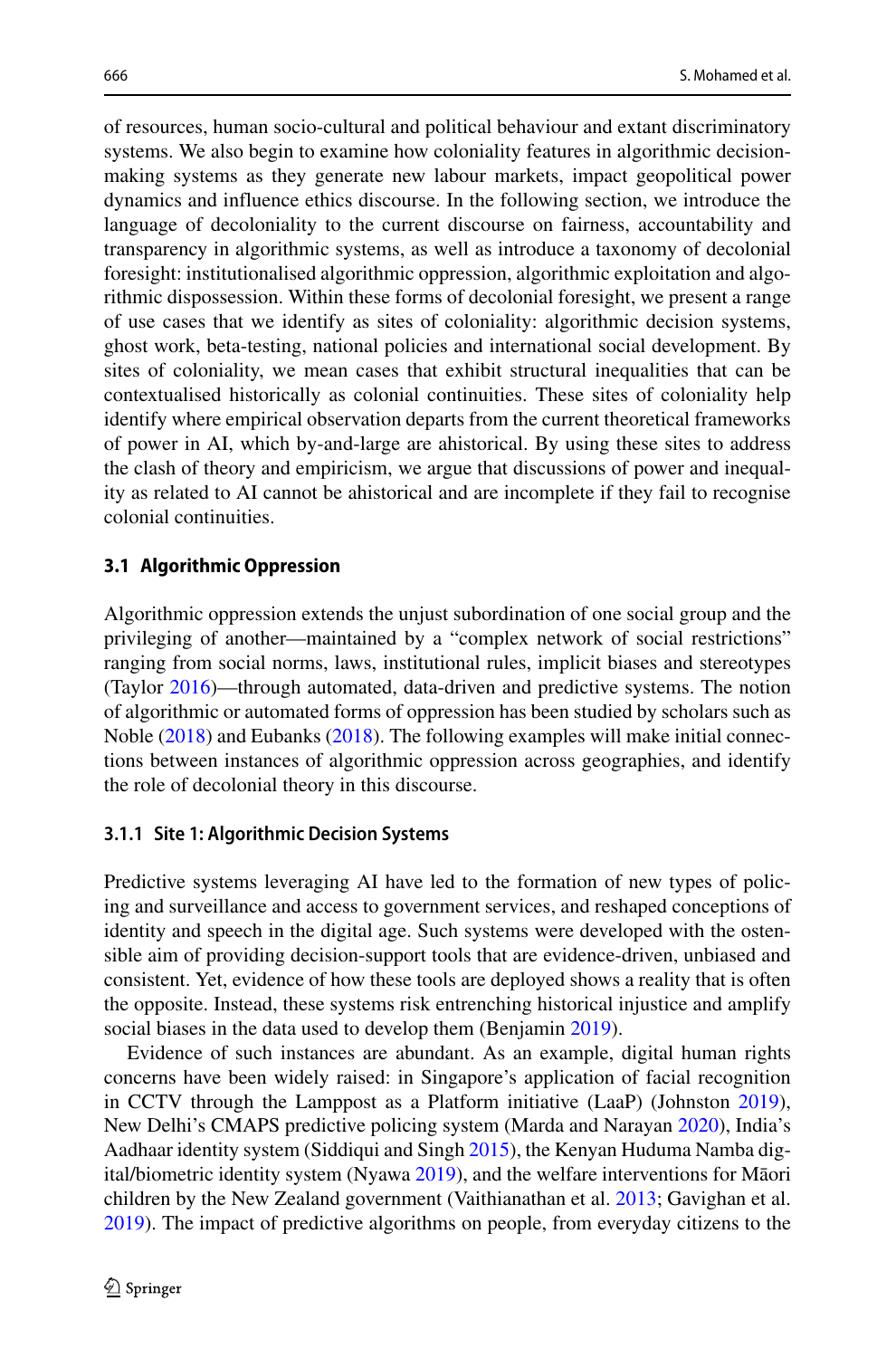most vulnerable, highlights the need for diversified and contextualised approaches to issues of justice and fairness in automated systems.

Algorithmic decision systems (Isaac [2017\)](#page-22-14) are increasingly common within the US criminal justice system despite significant evidence of shortcomings, such as the linking of criminal datasets to patterns of discriminatory policing (Angwin et al. [2016;](#page-19-11) Lum and Isaac [2016;](#page-22-3) Richardson et al. [2019\)](#page-24-12). Beyond the domain of criminal justice, there are numerous instances of predictive algorithms perpetuating social harms in everyday interactions, including examples of facial recognition systems failing to detect Black faces and perpetuating gender stereotypes (Buolamwini and Gebru [2018;](#page-20-7) Keyes [2018;](#page-22-4) Stark [2019\)](#page-24-4), hate speech detection algorithms identifying Black and queer vernacular as "toxic" (Sap et al. [2019\)](#page-24-13), new recruitment tools discriminating against women (Dastin [2018\)](#page-20-12), automated airport screening systems systematically flagging trans bodies for security checks (Costanza-Chock [2018\)](#page-20-13) and predictive algorithms used to purport that queerness can be identified from facial images alone (Agüera y Arcas et al. [2018\)](#page-19-12).

The current discourse on sociotechnical systems<sup>[3](#page-8-0)</sup>, under which many of these cases are discussed, can be further enriched if these inequities are historically contextualised in global systems of racial capitalism, class inequality and heteronormative patriarchy, rooted in colonial history (Bhattacharyya and et al. [2018;](#page-19-13) Sokoloff and Pincus [2008\)](#page-24-14). In the case of racial capitalism, similarly to Ricaurte [\(2019\)](#page-23-7), Couldry and Mejias ( $2019a$ ) and Milan and Treré ( $2019$ ), we propose that institutionalised harms replicated by automated decision-making tools should be understood as continuous to, and inextricably linked with, "histories of racist expropriation", and that "only by tracking the interconnections between changing modes of capitalism and racism that we can hope to address the most urgent challenges of social injustice" (Bhattacharyya and et al. [2018\)](#page-19-13).

A decolonial framework helps connect instances of algorithmic oppression to wider socio-political and cultural contexts, enabling a geographically, historically and intersectionally expansive analysis of risks and opportunities pertaining to AI systems. Notably, it allows for the analysis to move beyond North American or European identity frameworks or definitions of harms. By connecting instances of algorithmic oppression across geographies, new approaches that consider alternative possibilities of using technology in socially complex settings in more critical and considered ways will emerge, and so too will designs that incorporate inclusive and well-adapted mechanisms of oversight and redress from the start.

#### **3.2 Algorithmic Exploitation**

Algorithmic exploitation considers the ways in which institutional actors and industries that surround algorithmic tools take advantage of (often already marginalised) people by unfair or unethical means, for the asymmetrical benefit of these industries. The following examples examine colonial continuities in labour practices and scientific experimentation in the context of algorithmic industries.

<span id="page-8-0"></span><sup>&</sup>lt;sup>3</sup>For example, see [ACM Conference on Fairness, Accountability, and Transparency.](https://facctconference.org/)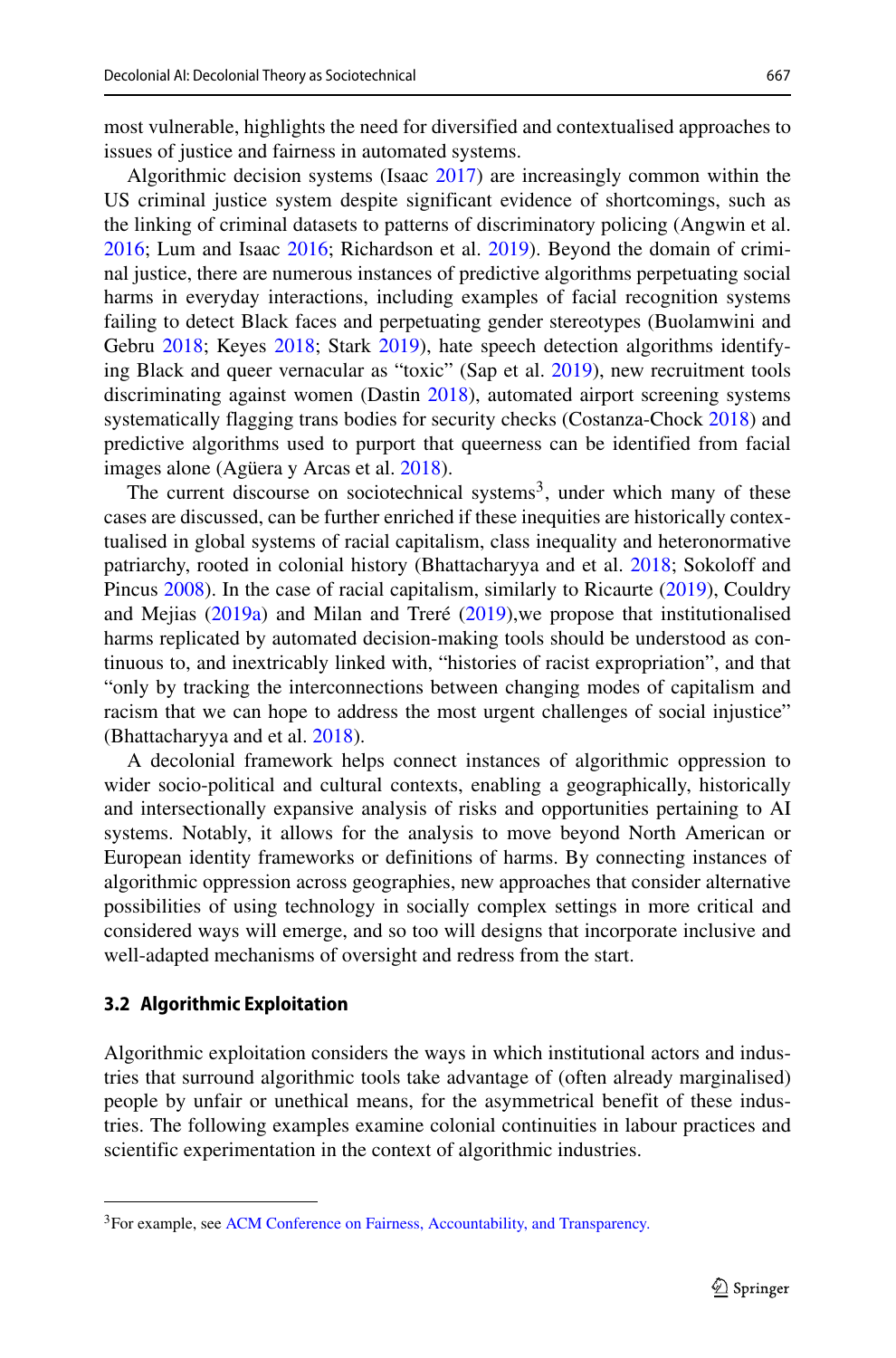#### **3.2.1 Site 2: Ghost Workers**

Many of the recent successes in AI are possible only when the large volumes of data needed are annotated by human experts to expose the common sense elements that make the data useful for a chosen task. The people who do this labelling for a living, the so-called "ghost workers" (Gray and Suri [2019\)](#page-21-8), do this work in remote settings, distributed across the world using online annotation platforms or within dedicated annotation companies. In extreme cases, the labelling is done by prisoners (Hao [2019\)](#page-21-16) and the economically vulnerable (Yuan [2018\)](#page-25-7), in geographies with limited labour laws. This is a complicated scenario. On one hand such distributed work enables economic development, flexibility in working and new forms of rehabilitation. On the other, it establishes a form of knowledge and labour extraction, paid at very low rates, and with little consideration for working conditions, support systems and safeties.

A decolonial lens shifts our view towards understanding how colonial history affects present-day labour regulation and enforcement (Ronconi [2015\)](#page-24-15), and how the capacity to mobilise production and outsource services across borders allows industries to take advantage of present-day post-colonial economic inequalities in order to "reorganize production in ways and places that reduce manufacturing costs and enhance corporate profit" (Gomberg-Muñoz [2018;](#page-21-17) Wallerstein [1987\)](#page-25-8). Logics of colonial extraction and exploitation have "mutated but also maintain continuity in the present day", supporting post-colonial economic inequalities which have been empirically demonstrated to be tied to historic colonial activity (Bruhn and Gallego [2012;](#page-19-14) Fanon [1961\)](#page-21-12). Data generation and processing presents opportunities for extraction and excavation within data mining industries, which are arguably "ingrained in practices and techniques of extraction [and] is a kind of colonial imprint" (Mezzadra and Neilson [2017\)](#page-22-15), as demonstrated in part by the location of many ghost workers in previously colonised geographies.

#### **3.2.2 Site 3: Beta-testing**

There is a long and well-documented history on the exploitation of marginalised populations for the purpose of scientific and technological progress. Colonies of the British empire "provided a laboratory for experimenting with new forms of medical and scientific practice" (Senior [2018;](#page-24-16) Tilley [2014\)](#page-24-17). There has been a historic continuity of scientific experimentation on African Americans, from early experimentation on black enslaved women and infants in the nineteenth century that is foundational to the field of gynaecology (Washington [2006\)](#page-25-9), to the Tuskegee syphilis study (Brandt [1978\)](#page-19-1). Such experimental practices continue to colour the establishment of socioeconomic development schemes in previously colonised countries, often by former colonisers (Bonneuil [2000\)](#page-19-15).

It is with this historic lens that we examine the practice of beta-testing, which is the testing and fine-tuning of early versions of software systems to help identify issues in their usage in settings with real users and use cases. In the testing of predictive systems, we find several clearly exploitative situations, where organisations use countries outside of their own as testing grounds—specifically because they lack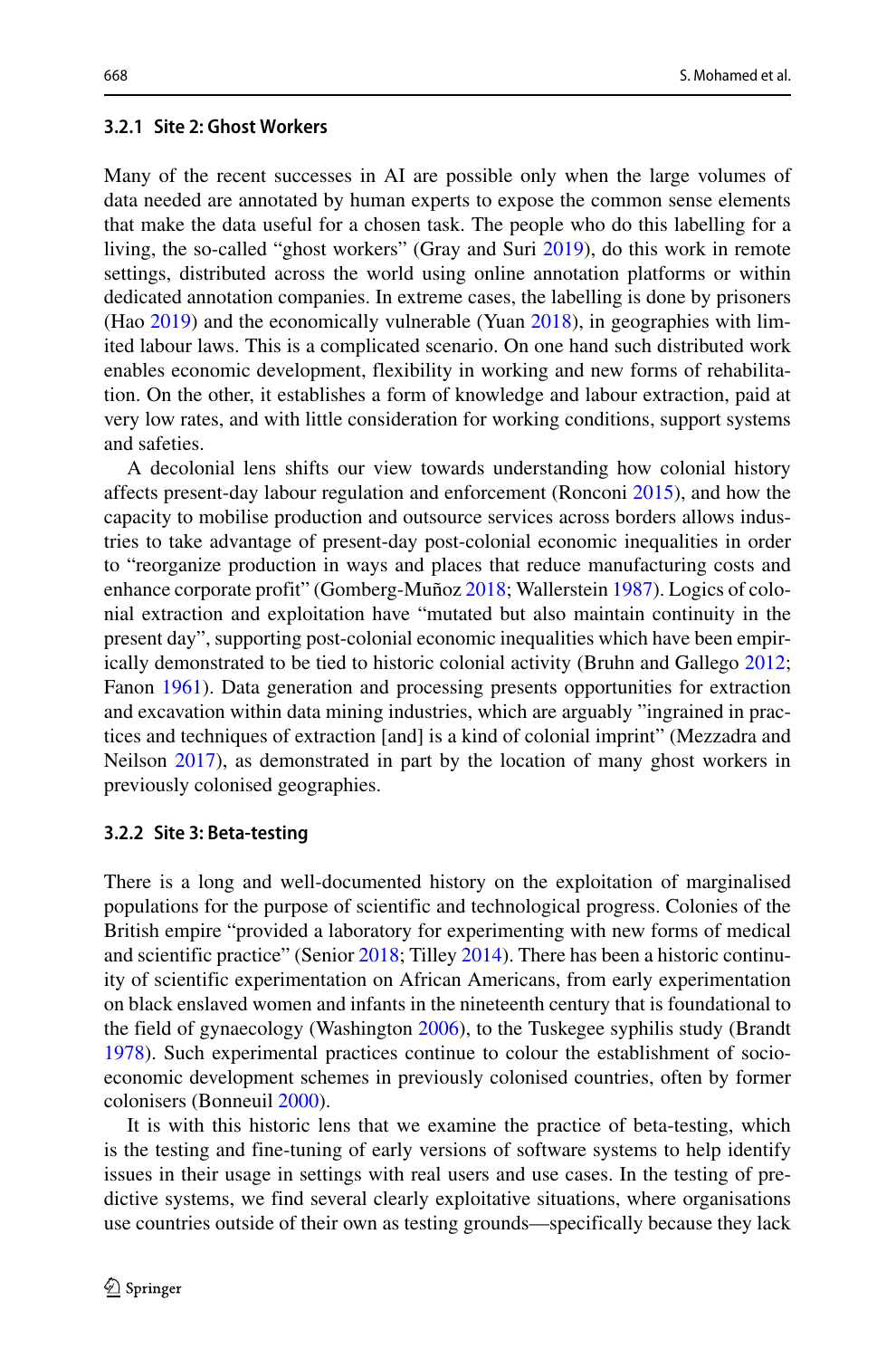pre-existing safeguards and regulations around data and its use, or because the mode of testing would violate laws in their home countries (UNCTAD [2013\)](#page-24-18). This phenomenon is known as *ethics dumping*: the export of harms and unethical research practices by companies to marginalised and vulnerable populations or to low- and middle-income countries, and which often aligns "with the old fault lines of colonialism" (Schroeder et al. [2018\)](#page-24-19). The counterpoint to ethics dumping is *ethics shirking*: what is not done to protect people when harms emerge beyond what is demanded from legal or regulatory frameworks (Floridi [2019\)](#page-21-18).

As an example, Cambridge Analytica (CA) elected to beta-test and develop algorithmic tools for the 2017 Kenyan and 2015 Nigerian elections, with the intention to later deploy these tools in US and UK elections. Kenya and Nigeria were chosen in part due to the weaker data protection laws compared to CA's base of operations in the United Kingdom—a clear example of ethics dumping. These systems were later found to have actively interfered in electoral processes and worked against social cohesion (Nyabola [2018\)](#page-23-17). A critical decolonial approach would, for example, lead us to ask early on why the transgression of democratic processes by companies such as CA only gained international attention and mobilisation after beginning to affect Western democratic nations.

In another case of beta-testing, the deployment of predictive algorithms for child welfare interventions by the New Zealand government initially targeted Maori, the indigenous people of New Zealand, who have long experienced institutional racism (Vaithianathan et al. [2013;](#page-25-6) Gavighan et al. [2019\)](#page-21-15). Analogously, the data analytics firm Palantir was found to have experimentally deployed predictive algorithms in the city of New Orleans (in concert with the police department) without public approval. These tools were used to target specific individuals and neighbourhoods for police surveillance, and disproportionately impacted African-Americans (Bullington and Lane [2018\)](#page-20-14). These are all cases that cannot be viewed ahistorically, e.g. for African Americans there is a historic continuity from the nineteenth century gynaecology experimentation, to the twentieth century Tuskegee experiments, to the twenty-first century predictive policing and beta-testing.

The perspective of historic continuity provided by decolonial theory raises important questions of accountability, responsibility, contestation and recourse, which become increasingly necessary in entangled settings of low regulation, combined with deficits of localised expertise and contextualised historic knowledge within firms expanding into new markets. Risks are likely to arise if we neglect to explore the current variation of ethical standards based on identity and geography, as well as how algorithms and automated systems interact with existing social stratification at both local and global levels.

#### **3.3 Algorithmic Dispossession**

Algorithmic dispossession, drawing from Harvey [\(2004\)](#page-21-19) and Thatcher et al. [\(2016\)](#page-24-8), describes how, in the growing digital economy, certain regulatory policies result in a centralisation of power, assets, or rights in the hands of a minority and the deprivation of power, assets or rights from a disempowered majority. The following examples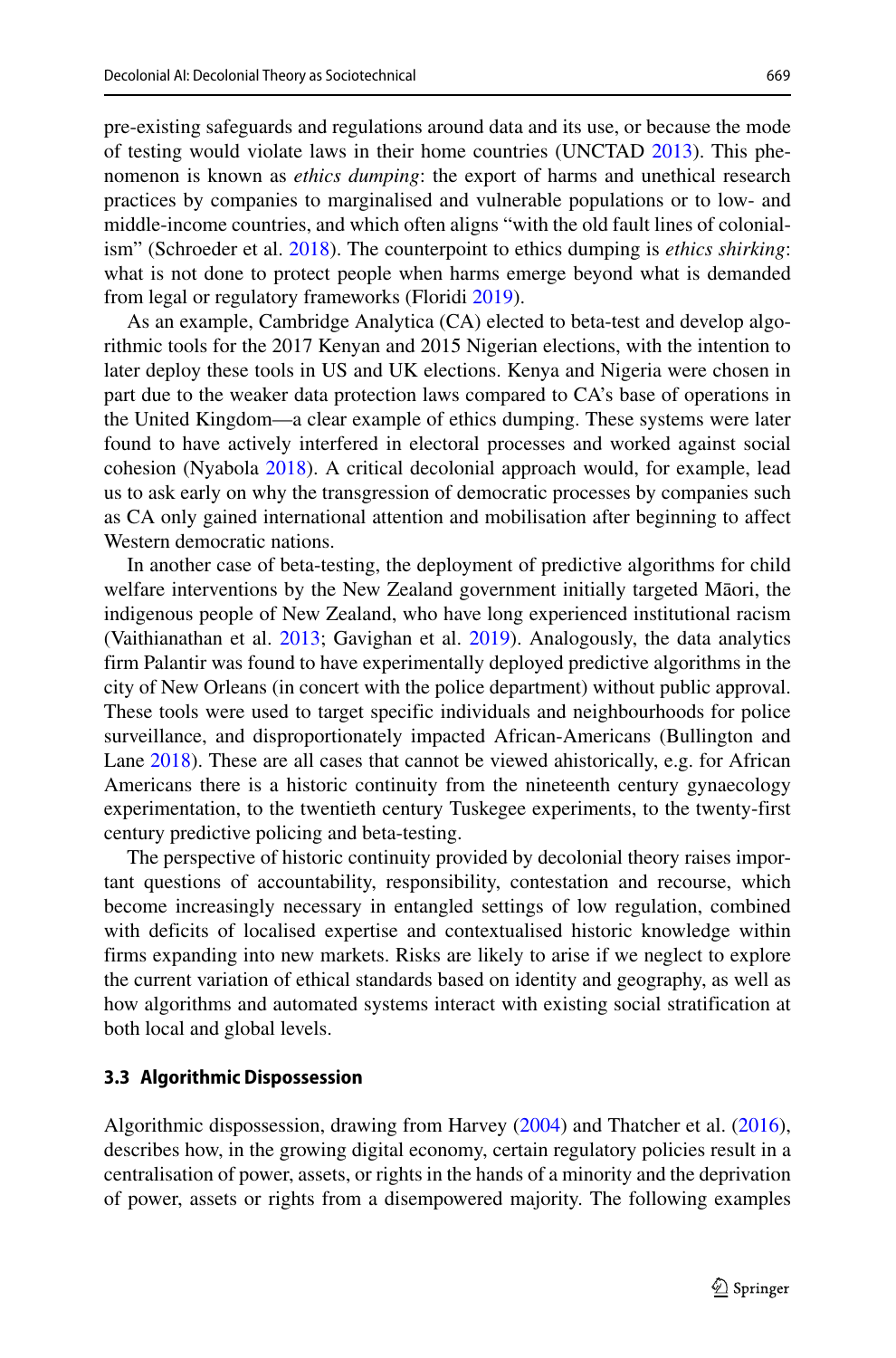examine this process in the context of international AI governance (policy and ethics) standards, and AI for international social development.

### **3.3.1 Site 4: National Policies and AI Governance**

Power imbalances within the global AI governance discourse encompass issues of data inequality and data infrastructure sovereignty, but also extend beyond this. We must contend with questions of *who* any AI regulatory norms and standards are protecting, who is empowered to project these norms and the risks posed by a minority continuing to benefit from the centralisation of power and capital through mechanisms of dispossession (Thatcher et al. [2016;](#page-24-8) Harvey [2004\)](#page-21-19). As Jasanoff and Hurlbut [\(2018\)](#page-22-16) remind us, we must be mindful of "who sits at the table, what questions and concerns are sidelined and what power asymmetries are shaping the terms of debate".

A review of the global landscape of AI ethics guidelines (Jobin et al. [2019\)](#page-22-17) pointed out the "under-representation of geographic areas such as Africa, South and Central America and Central Asia" in the AI ethics debate. The review observes a power imbalance wherein "more economically developed countries are shaping this debate more than others, which raises concerns about neglecting local knowledge, cultural pluralism and the demands of global fairness". A similar dynamic is found when we examine the proliferation of national policies on AI in countries across the world (Dutton [2018\)](#page-20-15). In some views, this is a manifestation of a new type of geopolitics amongst "AI superpowers" (Lee [2018\)](#page-22-18), and a rise of "AI nationalism", where nations wrangle to spread a preferred view of policy, applied approaches and technical services (Hogarth [2018;](#page-22-19) Edgerton [2007b\)](#page-20-16). We are quickly led to one possible scene of coloniality by Lee [\(2017\)](#page-22-20): "Unless they [developing countries] wish to plunge their people into poverty, they will be forced to negotiate with whichever country supplies most of their AI software—China or the United States—to essentially become that country's economic dependent". It can be argued that the agency of developing countries is in these ways undermined, where they "cannot act unilaterally to forge their own rules"and cannot expect prompt protection of their interests (Pathways for Prosperity [2019\)](#page-23-18).

Such concerns were demonstrated at the 2019 G20 summit, where a number of developing countries including India, Indonesia and South Africa refused to sign the Osaka Track, an international declaration on data flows (Kanth [2019\)](#page-22-21), because the interests, concerns and priorities of these countries were not seen to be represented in the document. The undermining of interests and agency of developing countries is also a relevant issue vis à vis the OECD AI Principles (OECD [2019\)](#page-23-19). As these guidelines are adopted and enforced by partner countries around the world, we see analogous concerns surfacing around exclusionary path dependencies and first-mover advantages (Pathways for Prosperity [2019\)](#page-23-18). Additionally, AI governance guidelines risk being replicated across jurisdictions in a way that may be incompatible with the needs, goals and constraints of developing countries, despite best efforts (Pathways for Prosperity [2019\)](#page-23-18).

There are clear hierarchies of power within these cases of policy development, which can be analysed using the aforementioned metropole-periphery model. It is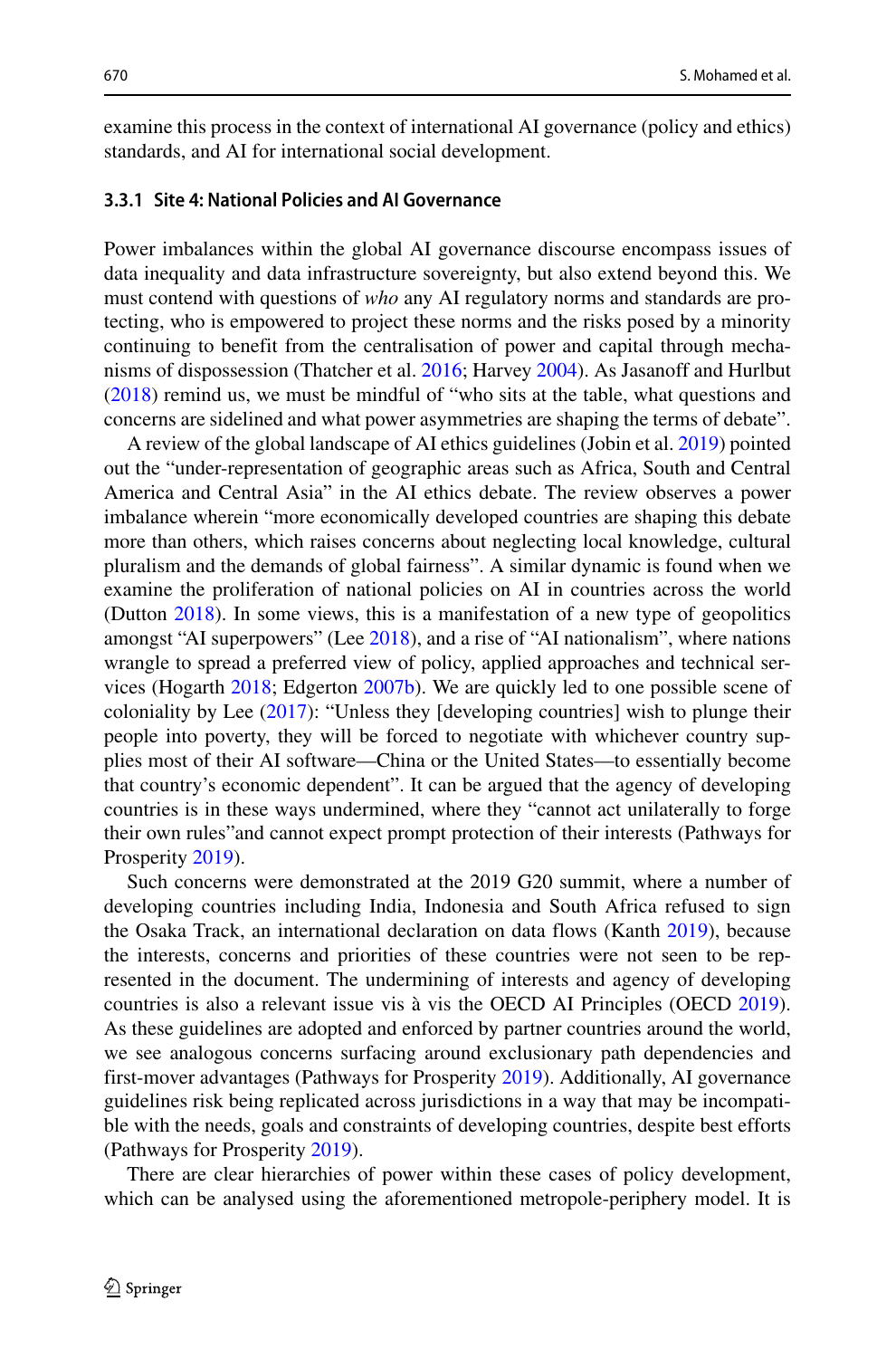metropoles (be it government or industry) who are empowered to impose normative values and standards, and may do so at the "risk of forestalling alternative visions" (Greene et al. [2019\)](#page-21-5). A metropole-periphery model draws attention to the need to represent values, interests, concerns and priorities of resource-constrained countries in AI governance processes, as well as the historic dynamics that prevent this. Decolonial theory offers AI policy makers a framework to interrogate imbalances of power in AI policy discourse, understand structural dependencies of developing countries, question ownership of critical data infrastructures and assess power imbalances in product design/development/deployment of computational technologies (Irani et al. [2010\)](#page-22-2) as well as the unequal distribution of risks and economic benefits.

#### **3.3.2 Site 5: International Social Development**

Much of the current policy discourse surrounding AI in developing countries is in economic and social development where advanced technologies are propounded as solutions for complex developmental scenarios, represented by the growing areas of AI for Good and AI for the Sustainable Development Goals (AI4SDGs) (Vinuesa et al.  $2020$ ; Floridi et al.  $2018$ ; Tomašev et al.  $2020$ ). In this discourse, Green [\(2019\)](#page-21-9) proposes that "good isn't good enough", and that there is a need to expand the currently limited and vague definitions within the computer sciences of what "social good" means.

To do so, we can draw from existing analysis of ICT for Development, which are often based on historical analysis and decolonial critique (Irani et al. [2010;](#page-22-2) Toyama [2015\)](#page-24-21). These critiques highlight concerns of dependency, dispossession or ethics dumping and shirking, as discussed earlier (Schroeder et al. [2018\)](#page-24-19). Such critiques take renewed form as AI is put forward as a needed tool for social development. Where a root cause of failure of developmental projects lies in default attitudes of paternalism, technological solutionism and predatory inclusion, e.g. "surveillance humanitarianism" (Latonero [2019;](#page-22-22) Vinuesa et al. [2020\)](#page-25-10), decolonial thinking shifts our view towards systems that instead promote active and engaged political community. This implies a shift towards the design and deployment of AI systems that is driven by the the agency, self-confidence and self-ownership of the communities they work for, e.g. adopting co-development strategies for algorithmic interventions alongside the communities they are deployed in (Katell et al. [2020\)](#page-22-23).

Co-development is one potential strategy within a varied toolkit supporting the socio-political, economic, linguistic and cultural relevance of AI systems to different communities, as well as shifting power asymmetries. A decolonial view offers us tools with which to engage a reflexive evaluation and continuous examination of issues of cultural encounter, and a drive to question the philosophical basis of development (Kiros [1992\)](#page-22-24). With a self-reflexive practice, initiatives that seek to use AI technologies for social impact can develop the appropriate safeguards and regulations that avoid further entrenching exploitation and harm, and can conceptualise long-term impacts of algorithmic interventions with historical continuities in mind.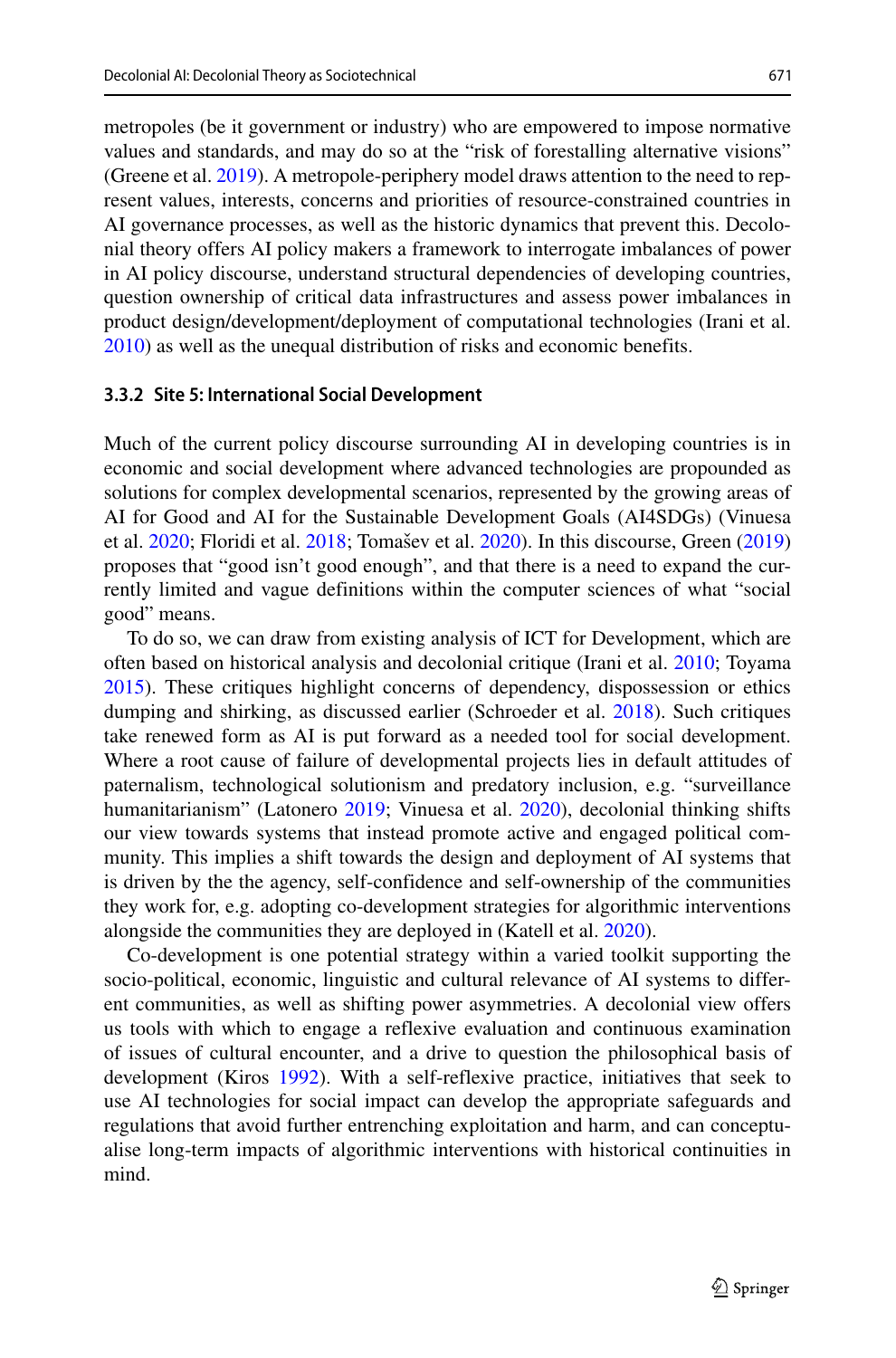# **4 Tactics for a Decolonial AI**

By fusing the fields of artificial intelligence and decolonial theories, we can take advantage of historical hindsight to develop new tools of foresight and practice. In so doing, we can establish a decolonial AI that can re-create the field of artificial intelligence in ways that strengthens its empirical basis, while anticipating and averting algorithmic colonialism and harm.

The five sites of coloniality in the previous section cast the applications of AI research (its products and predictions—AI as object) and the structures that support it (data, networks and policies—AI as subject) as expressions of the coloniality of power (Quijano [2000,](#page-23-10) Mignolo [2007;](#page-22-5) Maldonado-Torres [2007;](#page-22-6) Ndlovu-Gatsheni [2015\)](#page-23-11), and of technological power (Ricaurte [2019;](#page-23-7) Couldry and Mejias [2019a;](#page-20-5) Ali [2016\)](#page-19-6). This leads us to seek the decolonisation of power, whose aim is dismantle harmful power asymmetries and concepts of knowledge, turning us instead towards a "pluriversal epistemology of the future" (Mignolo [2012\)](#page-22-8) that unlike universalims, acknowledges and supports a wider radius of socio-political, ecological, cultural and economic needs.

In this final section, we aim to develop sets of *tactics* for the future development of AI, which we believe open many areas for further research and action. Tactics do not lead to a conclusive solution or method, but instead to the "contingent and collaborative construction of other narratives" (Philip et al. [2012\)](#page-23-20). Our tactics resonate with the proposals for reforming epistemic practice articulated by many other scholars. Couldry and Mejias [\(2019a\)](#page-20-5) put forward a vision for decolonising data relations by exploring six tasks—reframing what data is for, restoring well-being, naming alternative world views, gendering, protecting and creating new forms of social relations—that must all be oriented towards social goals. Ricaurte [\(2019\)](#page-23-7) points to needed change in data governance and regimes, addressing technological sovereignty and agency, and addressing the impact of technological systems on ecological systems and the need to imagine alternative digital futures. Benjamin [\(2019\)](#page-19-5) asks us to retool solidarity and reimagine justice, by rethinking design, developing coded equity audits and developing abolitionist tools that reimagine technology.

We submit three tactics for future AI design—supporting a critical technical practice of AI, establishing reciprocal engagements and reverse pedagogies and the renewal of affective and political community—based on lessons of resistance and recovery from historical and decolonial criticism, and grounded within already existing work that shows how these tactics might be enacted in practice.

#### **4.1 Towards a Critical Technical Practice of AI**

The basis of decolonial AI rests in a self-reflexive approach to developing and deploying AI that recognises power imbalances and its implicit value systems. It is exactly this type of framework that was developed by Agre [\(1997\)](#page-19-16), who described a shift towards a *Critical Technical Practice of AI* (CTP). Critical technical practices take a middle ground between the technical work of developing new AI algorithms and the reflexive work of criticism that uncovers hidden assumptions and alternative ways of working. CTP has been widely influential, having found an important place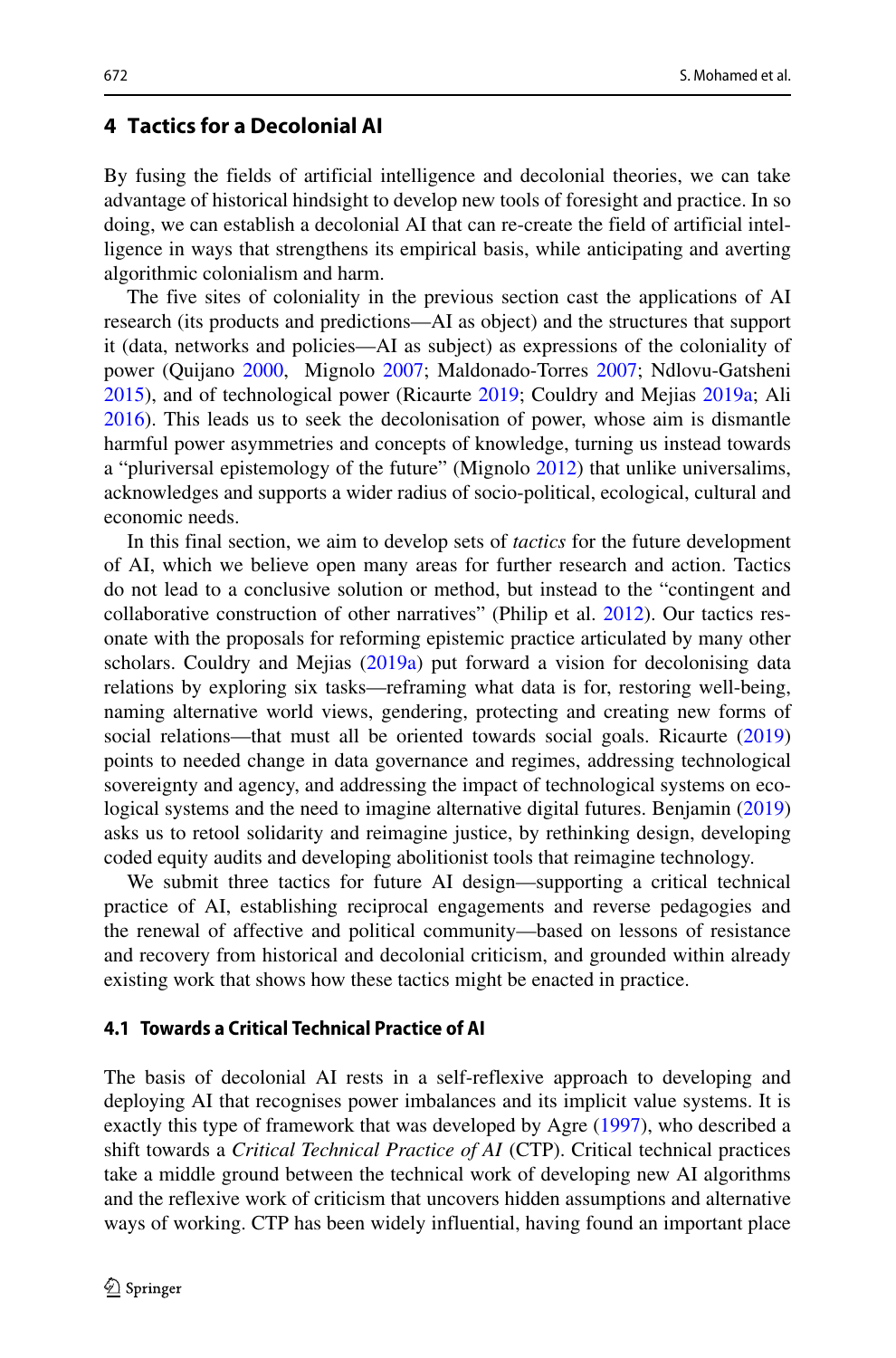in human-computer interactions (HCI) and design (Dourish et al. [2004;](#page-20-17) Sengers et al. [2006\)](#page-24-22). By infusing CTP with decoloniality, we can place a productive pressure on our technical work, moving beyond good-conscience design and impact assessments that are undertaken as secondary tasks, to a way of working that continuously generates provocative questions and assessments of the politically situated nature of AI.

The role of *practice* in this view is broad by necessity. Recent research, in both AI and Science and Technology Studies (STS), highlights the limitations of purely technological approaches to addressing the ethical and social externalities of AI. Yet, technical approaches can meaningfully contribute when they appropriately reflect the values and needs of relevant stakeholders and impacted groups (Selbst et al. [2019\)](#page-24-23). This context-aware technical development that CTP speaks to—which seeks to consider the interplay between social, cultural and technical elements—is often referred to as heterogeneous engineering (Law and et al. [1987\)](#page-22-25). As a result, a heterogeneous-critical practice must encompass multiple approaches for action: in research, organising, testing, policy and activism. We explore five topics constituting such a practice: algorithmic fairness, AI safety, equity and diversity, policy-making, and AI as a decolonising tool.

**Fairness** Research in *algorithmic fairness* (Nissenbaum [2001;](#page-23-2) Dwork et al. [2012;](#page-20-18) Barocas and Selbst [2016\)](#page-19-17) has recognised that efforts to generate a fair classifier can still lead to discriminatory or unethical outcomes for marginalised groups, depending on the underlying dynamics of power; because a "true" definition of fairness is often a function of political and social factors. Quijano [\(2000\)](#page-23-10) again speaks to us, posing questions of who is protected by mainstream notions of fairness, and to understand the exclusion of certain groups as "continuities and legacies of colonialism embedded in modern structures of power, control, and hegemony". Such questions speak to a critical practice whose recent efforts, in response, have proposed fairness metrics that attempt to use causality (Chiappa and Isaac [2019;](#page-20-19) Mitchell et al. [2018;](#page-23-21) Nabi and Shpitser [2018;](#page-23-22) Madras et al. [2019\)](#page-22-26) or interactivity (Canetti et al. [2019;](#page-20-20) Jung et al. [2019\)](#page-22-27) to integrate more contextual awareness of human conceptions of fairness.

**Safety** The area of *technical AI safety* (Amodei et al. [2016;](#page-19-18) Raji and Dobbe [2020\)](#page-23-23) is concerned with the design of AI systems that are safe and appropriately align with human values. The philosophical question of value alignment arises, identifying the ways in which the implicit values learnt by AI systems can instead be aligned with those of their human users. A specification problem emerges when there is a mismatch between the ideal specification (what we want an AI system to do) and the revealed specification (what the AI system actually does). This again raises questions that were posed in the opening of whose values and goals are represented, and who is empowered to articulate and embed these values—introducing discussions of utilitarian, Kantian and volitional views on behaviour, and on the prevention and avoidance of undesirable and unintended consequences (Gabriel [2020\)](#page-21-20). Of importance here, is the need to integrate discussions of social safety alongside questions of technical safety.

**Diversity** With a critical lens, efforts towards greater equity, diversity and inclusion (EDI) in the fields of science and technology are transformed from the prevailing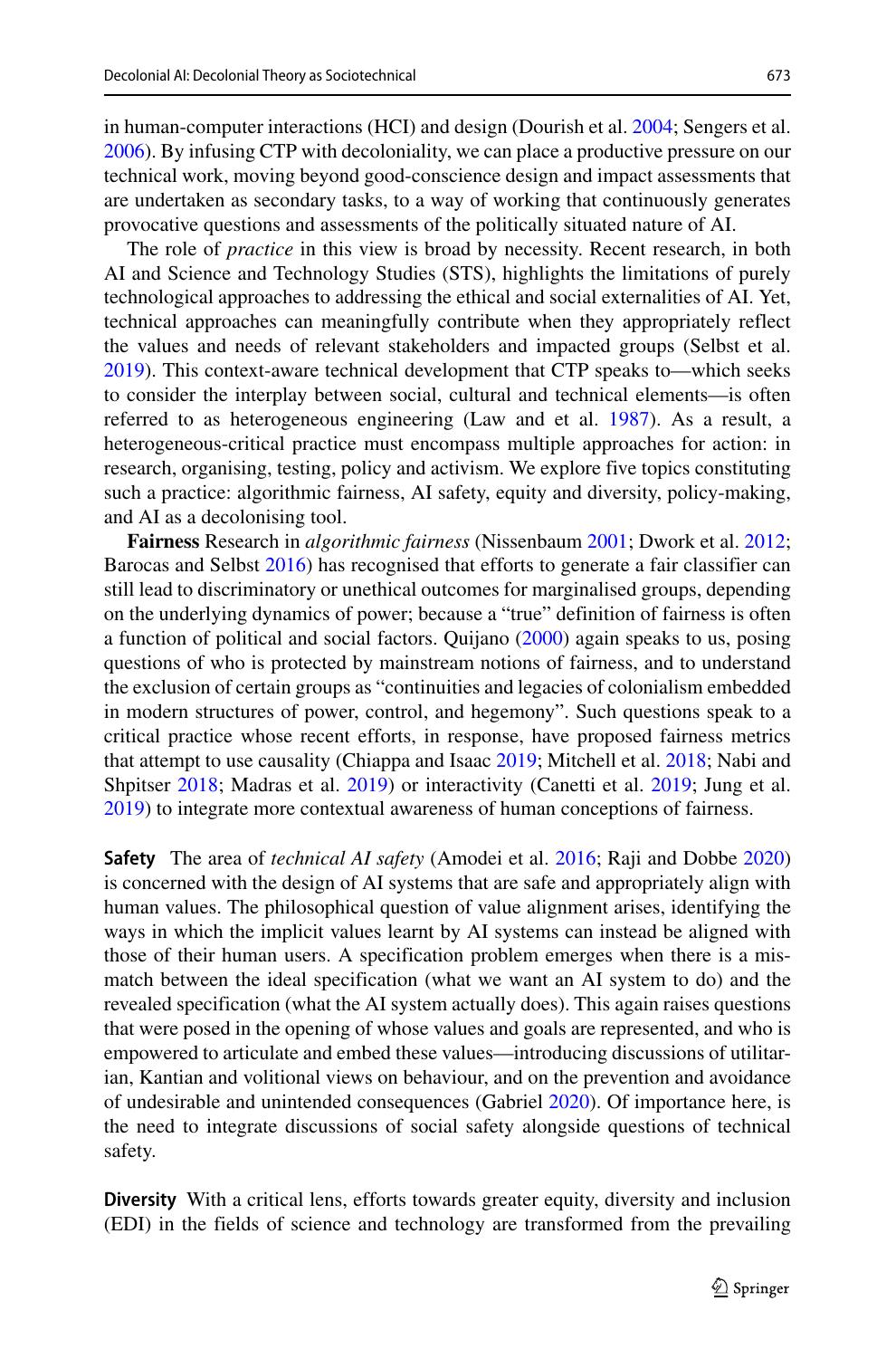discourse that focuses on the business case of building more effective teams or as being a moral imperative (Rock and Grant [2016\)](#page-24-24), into *diversity as a critical practice* through which issues of homogenisation, power, values and cultural colonialism are directly confronted. Such diversity changes the way teams and organisations think at a fundamental level, allowing for more intersectional approaches to problem-solving to be taken (D'Ignazio and Klein [2020\)](#page-20-4).

**Policy** There is growing traction in *AI governance* in developing countries to encourage localised AI development, such as the initiatives by UNESCO, UN Global Pulse's AI policy support in Uganda and Ghana (ITU [2019\)](#page-22-28) and Sierra Leone's National Innovation & Digital Strategy (DSTI [2019\)](#page-20-21), or in structuring protective mechanisms against exploitative or extractive data practices (Gray and Suri [2019\)](#page-21-8). Although there are clear benefits to such initiatives, international organisations supporting these efforts are still positioned within metropoles, maintaining the need for self-reflexive practices and considerations of wider political economy (Pathways for Prosperity [2019\)](#page-23-18).

**Resistance** The *technologies of resistance* have often emerged as a consequence of opposition to coloniality, built by self-organising communities to "bypass dynamics and control of the state and corporations" (Steiner [1994;](#page-24-25) Milan [2013\)](#page-23-24). A renewed critical practice can also ask the question of whether AI can itself be used as a decolonising tool, e.g. by exposing systematic biases and sites of redress. For example, Chen et al. [\(2019\)](#page-20-22) instantiate this idea of using AI to assess systemic biases in order to reduce disparities in medical care, by studying mortality and 30-day psychiatric readmission with respect to race, gender, and insurance payer type as a proxy for socioeconomic status. Furthermore, although AI systems are confined to a specific sociotechnical framing, we believe that they can be used as a decolonising tool while avoiding a techno-solutionism trap. When AI systems can be adapted to locally specific situations in original ways, they can take a renewed role as "creole technologies" that find positive and distinctive use at scale, and outside their initially conceived usage (Edgerton [2007a\)](#page-20-23).

### **4.2 Reciprocal Engagements and Reverse Tutelage**

Research in post-colonial studies increasingly highlights the essential role that colonised peoples themselves, through insurgence, activism and organisation, had in changing the colonial view in the metropole (Gopal [2019;](#page-21-13) Gandhi [2006\)](#page-21-21). Despite colonial power, the historical record shows that colonialism was never only an act of imposition. In a reversal of roles, the metropole often took lessons from the periphery, establishing a reverse tutelage between centre and periphery. A modern critical practice would seek to use this decolonial imperative to develop a double vision: actively identifying centres and peripheries that make reverse tutelage and the resulting pedagogies of reciprocal exchange part of its foundations, while also seeking to undo colonial binarisms.

Reverse tutelage directly speaks to the philosophical questions of what constitutes knowledge. There remains a tension between a view of knowledge as absolute and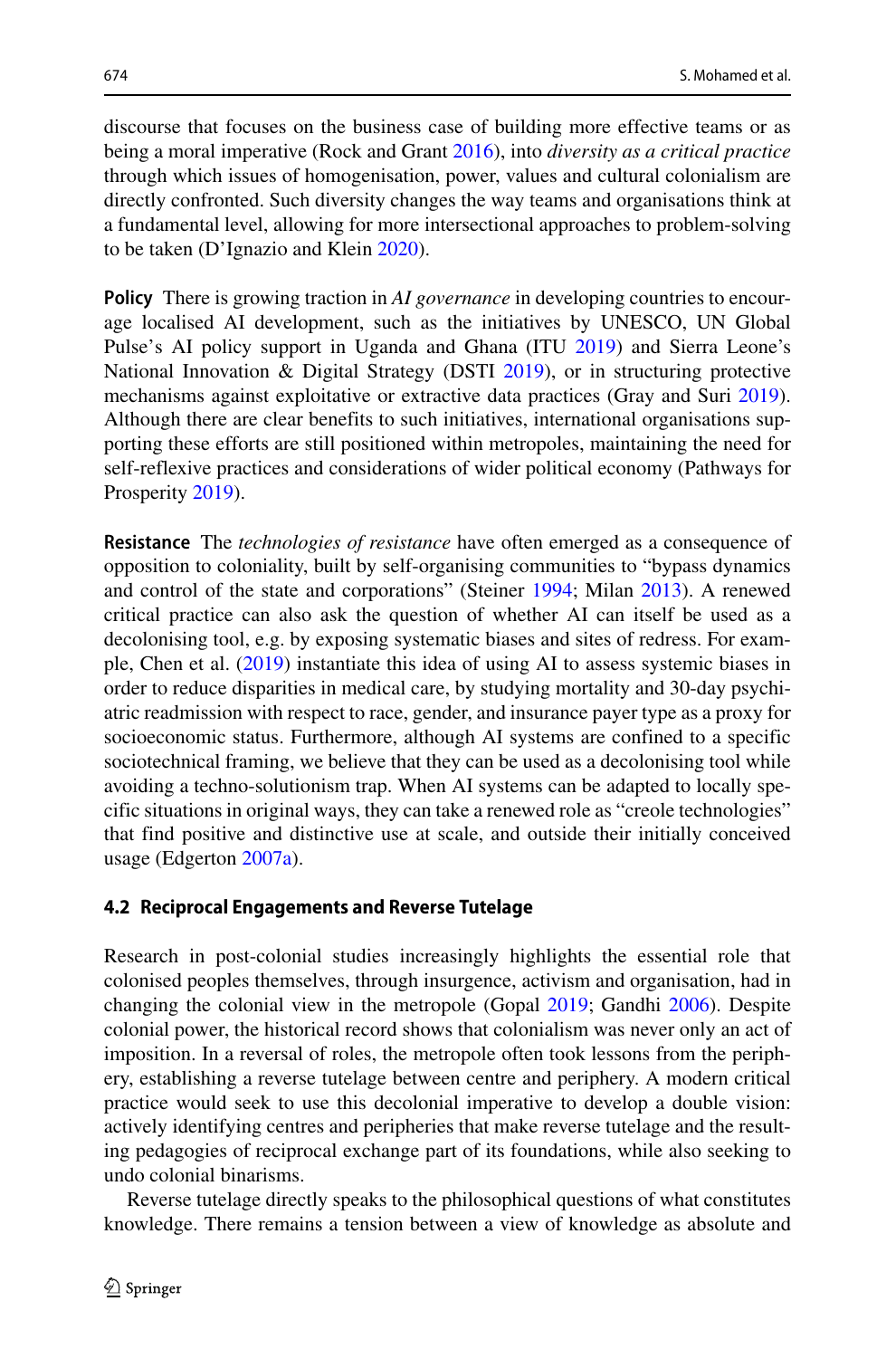of data that, once enough is collected, allows us to form complete and encompassing abstractions of the world, versus a view of knowledge that is always incomplete and subject to selections and interpretation under differing value systems. These oppositional views of knowledge have been explored in different ways, such as in the important anthropological work by Forsythe [\(1993,](#page-21-22) [2001\)](#page-21-23) on knowledge in AI, in the genealogy of statistics as "the moral science" (Hacking [2015\)](#page-21-24) and through "new data epistemologies" (Milan and Van der Velden [2016\)](#page-23-15). Deciding what counts as valid knowledge, what is included within a dataset and what is ignored and unquestioned is a form of power held by AI researchers that cannot be left unacknowledged. It is in confronting this condition that decolonial science, and particularly the tactic of reverse tutelage, makes its mark. We put forward three modes—of dialogue, documentation and design—through which reciprocal tutelage can be enacted.

**Dialogue** Reverse pedagogies create a decolonial shift from paternalistic towards solidaristic modes of working that can be achieved by systems of meaningful *intercultural dialogue*. Such dialogue is core to the field of intercultural digital ethics, which asks questions of how technology can support society and culture, rather than becoming an instrument of cultural oppression and colonialism (Capurro [2018\)](#page-20-24). Intercultural ethics emphasises the limitations and coloniality of universal ethics dominant rather than inclusive ethical frameworks—and finds an alternative in pluralism, pluriversal ethics and local designs (Escobar [2011;](#page-20-9) Ess [2006\)](#page-21-25). One approach to reverse pedagogies is invoked by Arora [\(2019\)](#page-19-19) in the field of privacy research, by interrogating the empirical basis of privacy studies, and calling for an "epistemic disobedience" and a reliance on shifting roles of the metropole and periphery.

**Documentation** New frameworks have been developed that make explicit the representations of knowledge assumed within a dataset and within deployed AI systems. Data sheets for datasets aim to summarise what is and is not contained within a dataset (Gebru et al. [2018\)](#page-21-26), and similar explicit assessments for AI systems exist using the model cards framework (Mitchell et al. [2019\)](#page-23-25). The example in Mitchell et al. [\(2019\)](#page-23-25) on toxicity scoring provides a simple and powerful example of reverse pedagogy, wherein affected users exposed the system's limitations that led to documented improvements in its subsequent releases.

**Design** There is now also a growing understanding of approaches for meaningful community-engaged research (Mikesell et al. [2013\)](#page-23-26), using frameworks like the IEEE Ethically Aligned Design (IEEE Global Initiative [2016\)](#page-22-29), technology policy design frameworks like Diverse Voices (Young et al. [2019\)](#page-25-11) and mechanisms for the co-development of algorithmic accountability through participatory action research (Katell et al. [2020\)](#page-22-23). The framework of citizens' juries have also been used to gain insight into the general public's understanding of the role and impact of AI (Balaram et al. [2018\)](#page-19-20).

A critical viewpoint may not have been the driver of these solutions, and these proposals are themselves subject to limitations and critique, but through an ongoing process of criticism and research, they can lead to powerful mechanisms for reverse tutelage in AI design and deployment.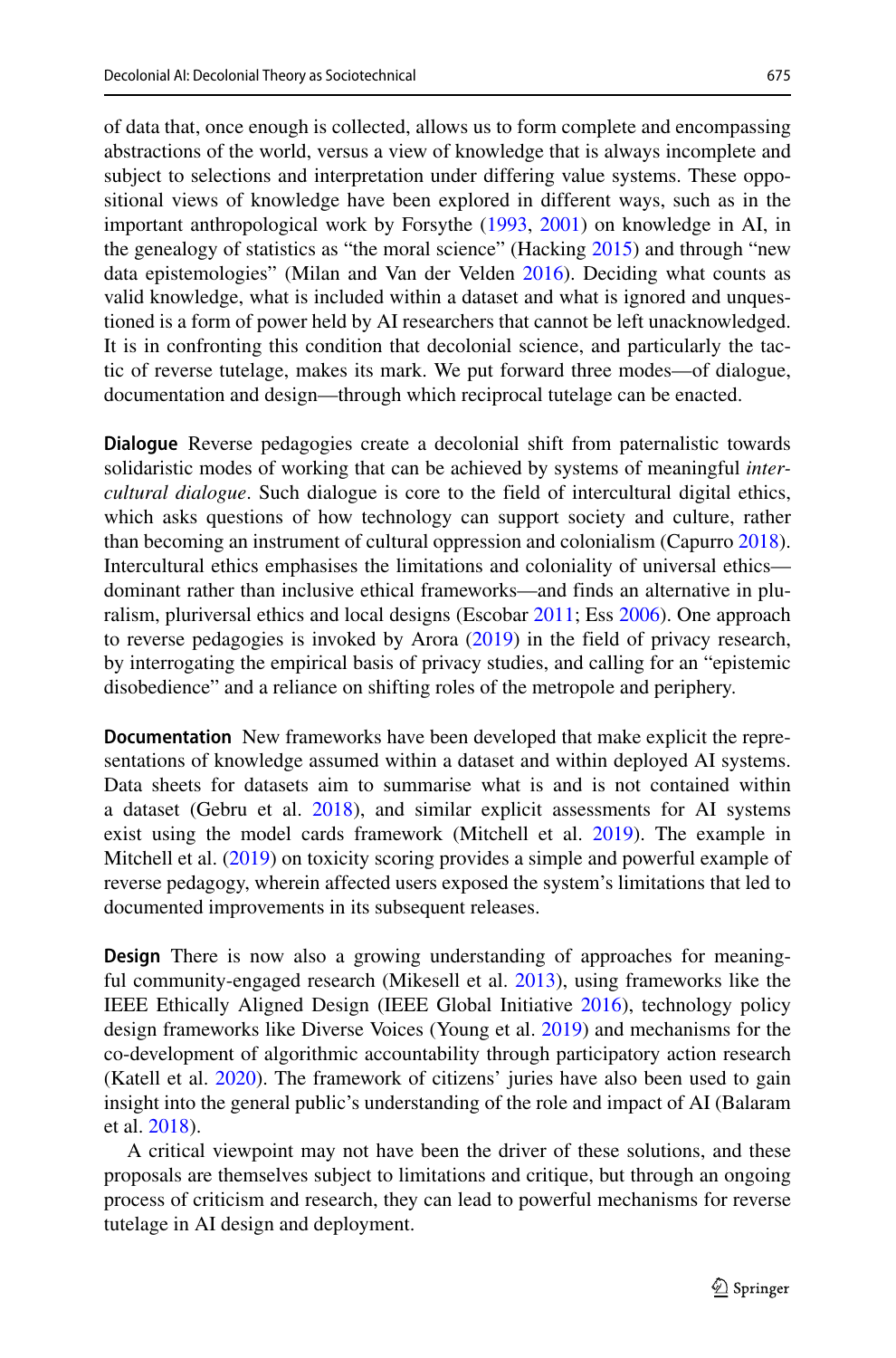### **4.3 Renewed Affective and Political Communities**

How we build a critical practice of AI depends on the strength of political communities to shape the ways they will use AI, their inclusion and ownership of advanced technologies, and the mechanisms in place to contest, redress and reverse technological interventions. The systems we described in Section [3,](#page-6-0) although ostensibly developed to support human decision-makers and communities, failed to meaningfully engage with the people who would be the targets of those systems, cutting off these avenues of ownership, inclusion and justice. The historical record again shows that these situations manifest through paternalistic thinking and imbalances in authority and choice, produced by the hierarchical orders of division and binarisation established by coloniality (Gopal [2019;](#page-21-13) Said [1993;](#page-24-7) Fanon [1967;](#page-21-27) Nandy [1989\)](#page-23-13). The decolonial imperative asks for a move from attitudes of technological benevolence and paternalism towards solidarity. This principle enters amongst the core of decolonial tactics and foresight, speaking to the larger goal of decolonising power.

The challenge to solidarity lies in how new types of political community can be created that are able to reform systems of hierarchy, knowledge, technology and culture at play in modern life. One tactic lies in embedding the tools of decolonial thought within AI design and research. Contrapuntal analysis (Said [1993\)](#page-24-7) is one important critical tool that actively leads us to expose the habits and codifications that embed questionable binarisms—of metropole and periphery, of West and the rest, of scientists and humanist, of natural and artificial—in our research and products. Another tactic available to us lies in our support of grassroots organisations and in their ability to create new forms of affective community, elevate intercultural dialogue and demonstrate the forms of solidarity and alternative community that are already possible. Many such groups already exist, particularly in the field of AI, such as Data for Black Lives (Goyanes [2018\)](#page-21-28), the Deep Learning Indaba (Gershgorn [2019\)](#page-21-29), Black in AI and Queer in AI, and are active across the world.

The advantage of historical hindsight means that we can now recover the principles of living that were previously made incompatible with life by colonial binaries. Friendship quickly emerges as a "lost trope of anticolonial thought" (Gandhi [2006\)](#page-21-21). This is a political friendship that has been expanded in many forms: by El Khayat and Khatibi [\(2010\)](#page-20-25) using the concept of *aimance*, in the politics of friendship (Derrida [1993\)](#page-20-26) and as *affective communities* (Gandhi [2006\)](#page-21-21) in which developers and users seek alliances and connection outside possessive forms of belonging. Other resources are also available: within the principles of political love (Fanon [1967;](#page-21-27) Zembylas [2017;](#page-25-12) Butorac [2018\)](#page-20-27), in moral philosophies that recognise both material and immaterial development (Kiros [1992\)](#page-22-24) and in philosophies such as Ubuntu (Ramose [1999\)](#page-23-27) and Oneness (Wong [2012\)](#page-25-13). And the decolonial principles we described—moves from benevolence to solidarity, enabling systems of reverse tutelage, harnessing technological solutions, creating a critical technical practice—when combined, shape the creation of these new types of political and affective community. These ideas are relevant to the work of AI at its most fundamental because recalling the use cases in Section [3,](#page-6-0) AI is shaped by, and shapes the evolution of contemporary political community.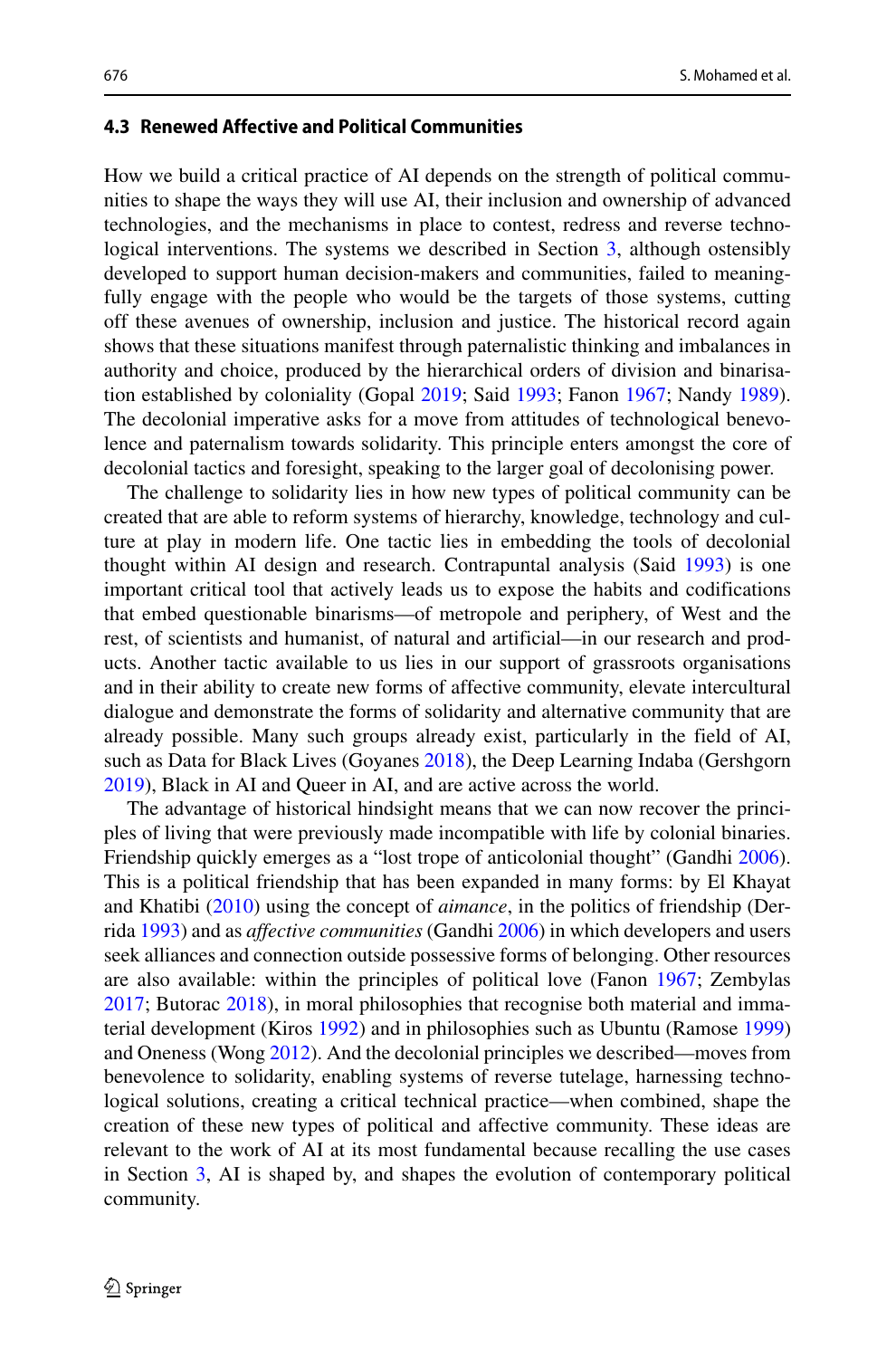Finally, these views of AI taken together lead us quickly towards fundamental philosophical questions of what it is to be human—how we relate and live with each other in spaces that are both physical and digital, how we navigate difference and transcultural ethics, how we reposition the roles of culture and power at work in daily life—and how the answers to these questions are reflected in the AI systems we build. Here alone is there an ongoing need for research and action, and to which historical hindsight and technological foresight can make significant contributions.

# **5 Conclusions**

This paper aims to provide a perspective on the importance of a critical science approach, and in particular of decolonial thinking, in understanding and shaping the ongoing advances in AI. Despite these fields having operated mostly apart, our hope is that decolonial theories will expand the practitioner's ability, including ourselves, to ask critical questions of technology research and design, to imagine alternative realities, to question who is developing AI and where, and to examine the roles of culture and power embedded in AI systems; reinvigorating Agre's [\(1997\)](#page-19-16) vision of a critical technical practice of AI.

Operationalising this critical practice will require not only foresight and case study research, but also approaches that support new research cultures, along with innovative technical research in domains such as fairness, value alignment, privacy and interpretability. Moreover, there is a strong need to develop new methodologies for inclusive dialogue between stakeholders in AI development, particularly those in which marginalised groups have meaningful avenues to influence the decisionmaking process, avoiding the potential for predatory inclusion and continued algorithmic oppression, exploitation and dispossession.

Any commitment to building the responsible and beneficial AI of the future ties us to the hierarchies, philosophy and technology inherited from the past, and a renewed responsibility to the technology of the present. To critically engage with that inheritance, to avert algorithmic coloniality, to reveal the relations of power that underlie technology deployment, to recover the principles of living that were previously made incompatible with life and to create new forms of political and affective community, are the tasks for which decolonial theories will provide key resources—whether these be through heterogeneous practice, intercultural dialogue, creole AIs, reverse tutelage or a politics of friendship and love. The years ahead will usher in a wave of new scientific breakthroughs and technologies driven by AI, making it incumbent upon AI communities to strengthen the social contract through ethical foresight and the multiplicity of intellectual perspectives available to us, aligned with the goal of promoting beneficence and justice for all.

**Acknowledgements** We thank our reviewers and editor whose positive feedback and mentorship has improved this paper. We are grateful to Desha Osborne, Irene Solaiman, Momin Malik and Vafa Ghazavi, who have influenced our thinking. We are also grateful to many of our colleagues for their support, including Ben Coppin, Brittany Smith, Courtney Biles, Dorothy Chou, Heiko Strathmann, Iason Gabriel, James Besley, Kelly Clancy, Koray Kavukcuoglu, Laura Weidinger, Murray Shanahan and Sean Legassick.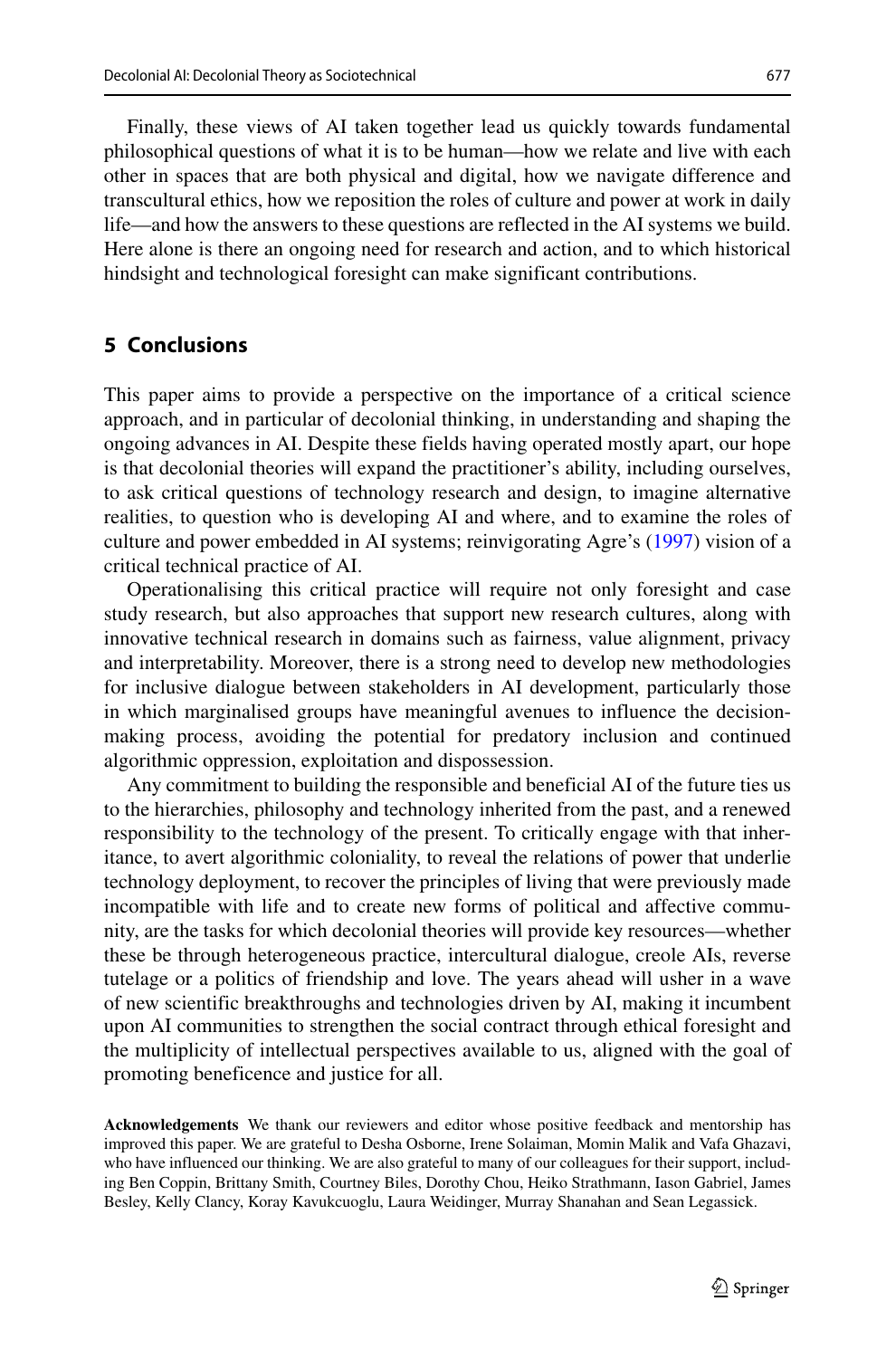**Disclaimer** Any opinions presented in this paper represent the personal views of the authors and do not necessarily reflect the official policies or positions of their organisations.

**Open Access** This article is licensed under a Creative Commons Attribution 4.0 International License, which permits use, sharing, adaptation, distribution and reproduction in any medium or format, as long as you give appropriate credit to the original author(s) and the source, provide a link to the Creative Commons licence, and indicate if changes were made. The images or other third party material in this article are included in the article's Creative Commons licence, unless indicated otherwise in a credit line to the material. If material is not included in the article's Creative Commons licence and your intended use is not permitted by statutory regulation or exceeds the permitted use, you will need to obtain permission directly from the copyright holder. To view a copy of this licence, visit [http://creativecommons.org/licenses/by/4.](http://creativecommons.org/licenses/by/4.0/)  $0/$ .

# **References**

- <span id="page-19-16"></span>Agre, P. (1997). Toward a critical technical practice: lessons learned in trying to reform AI. In Bowker, G., Star, S., Gasser, L., Turner, W. (Eds.) *Social science, technical systems and cooperative work: beyond the great divide, psychology press.* pp. 131–157.
- <span id="page-19-12"></span>Agüera y Arcas, B., Todorov, A., Mitchell, M. (2018). Do algorithms reveal sexual orientation or just expose our stereotypes? Medium [https://link.medium.com/GO7FJgFgM1.](https://link.medium.com/GO7FJgFgM1)
- <span id="page-19-6"></span>Ali, S.M. (2016). A brief introduction to decolonial computing. *XRDS: Crossroads The ACM Magazine for Students*, *22*(4), 16–21.
- <span id="page-19-4"></span>AMA (2018). Augmented intelligence in health care H-480.940. American Medical Association PolicyFinder.
- <span id="page-19-18"></span>Amodei, D., Olah, C., Steinhardt, J., Christiano, P., Schulman, J., Mane, D. (2016). Concrete problems in ´ AI safety. arXiv[:160606565.](http://arxiv.org/abs/160606565)
- <span id="page-19-7"></span>Angwin, J., Larson, J., Mattu, S., Kirchner, L. (2016a). Machine bias. Propublica, May 23:2016.
- <span id="page-19-11"></span>Angwin, J., Larson, J., Mattu, S., Kirchner, L. (2016). Machine bias. There's software used across the country to predict future criminals. and it's biased against blacks. ProPublica. [https://www.propublica.](https://www.propublica.org/article/machine-bias-risk-assessme nts-in-criminal-sentencing) [org/article/machine-bias-risk-assessments-in-criminal-sentencing.](https://www.propublica.org/article/machine-bias-risk-assessme nts-in-criminal-sentencing)
- <span id="page-19-19"></span>Arora, P. (2019). Decolonizing privacy studies. *Television & New Media*, *20*(4), 366–378.
- <span id="page-19-8"></span>Ashcroft, B. (2006). The post-colonial studies reader. Taylor & Francis, Tiffin, H.
- <span id="page-19-3"></span>Asilomar Meeting (2017). Asilomar AI principles. [https://futureoflife.org/ai-principles/.](https://futureoflife.org/ai-principles/)
- <span id="page-19-10"></span>Awori, K., Bidwell, NJ., Hussan, TS., Gill, S., Lindtner, S. (2016). Decolonising technology design. In *Proceedings of the first African conference on human computer interaction,* pp. 226–228.
- <span id="page-19-20"></span>Balaram, B., Greenham, T., Leonard, J. (2018). Artificial intelligence: real public engagement. London: RSA. [https://wwwthersaorg/discover/publications-and-articles/reports/](https://www thersa org/discover/publications-and-articles/reports/artificial-intelligence-realp ublic-engagement) [artificial-intelligence-realpublic-engagement.](https://www thersa org/discover/publications-and-articles/reports/artificial-intelligence-realp ublic-engagement)
- <span id="page-19-17"></span>Barocas, S., & Selbst, A.D. (2016). Big data's disparate impact. *California Law Review*, *104*, 671.
- <span id="page-19-2"></span>Belmont Commission (1978). The Belmont report: ethical principles and guidelines for the protection of human subjects of research, vol 1. United States National Commission for the Protection of Human Subjects of Biomedical and Behavioral Research.
- <span id="page-19-5"></span>Benjamin, R. (2019). *Race after technology: abolitionist tools for the new Jim Code*. New York: John Wiley & Sons.
- <span id="page-19-9"></span>Bhambra, G.K., Nisancioglu, K., Gebrial, D. (2018). *Decolonizing the university*. London: Pluto Press.
- <span id="page-19-13"></span>Bhattacharyya, G., et al. (2018). *Rethinking racial capitalism: questions of reproduction and survival*. Maryland: Rowman & Littlefield International.
- <span id="page-19-0"></span>Boden, M.A. (2018). *Artificial intelligence: a very short introduction*. London: Oxford University Press.
- <span id="page-19-15"></span>Bonneuil, C. (2000). Development as experiment: science and state building in late colonial and postcolonial Africa, 1930-1970. *Osiris*, *15*, 258–281.
- <span id="page-19-1"></span>Brandt, A.M. (1978). *Racism and research: the case of the Tuskegee syphilis study*, (pp. 21–29). New York: Hastings Center Report.
- <span id="page-19-14"></span>Bruhn, M., & Gallego, F.A. (2012). Good, bad, and ugly colonial activities: do they matter for economic development?. *Review of Economics and Statistics*, *94*(2), 433–461.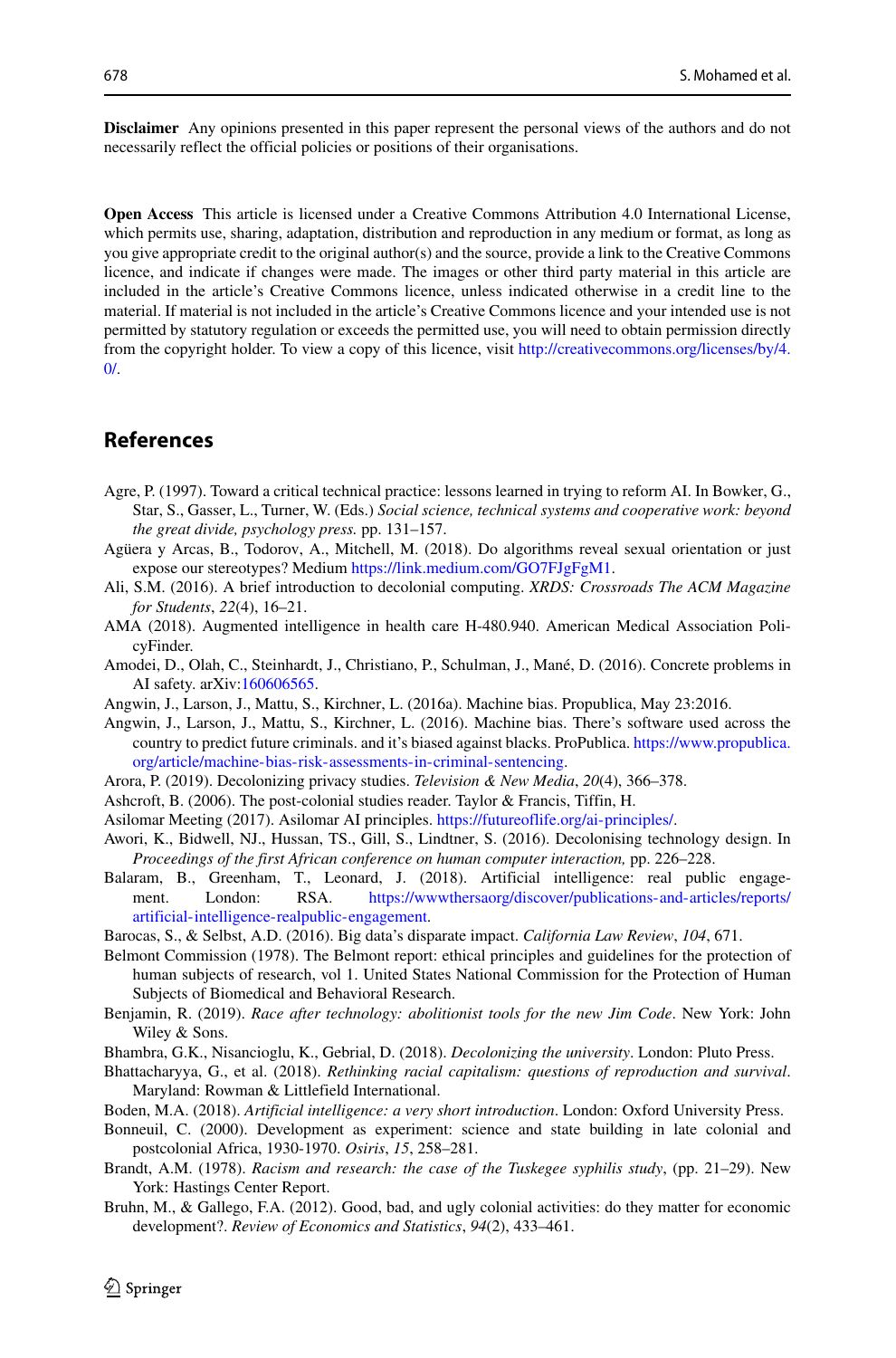- <span id="page-20-0"></span>Bueter, A. (2015). The irreducibility of value-freedom to theory assessment. *Studies in History and Philosophy of Science Part A*, *49*, 18–26.
- <span id="page-20-14"></span>Bullington, J., & Lane, E. (2018). How a tech firm brought data and worry to New Orleans crime fighting. The New Orleans Times-Picay[une.](https://www.nola.com/news/crime_police/article_33b8bf05-722f- 5163-9a0c-774aa69b6645.html) https://www.nola.com/news/crime police/article 33b8bf05-722f-5163-9a0c-774aa69b6645.html.
- <span id="page-20-7"></span>Buolamwini, J., & Gebru, T. (2018). Gender shades: intersectional accuracy disparities in commercial gender classification. In *Conference on fairness, accountability and transparency,* pp 77–91.
- <span id="page-20-27"></span>Butorac, S.K. (2018). Hannah Arendt, James Baldwin, and the politics of love. *Political Research Quarterly*, *71*(3), 710–721.
- <span id="page-20-20"></span>Canetti, R., Cohen, A., Dikkala, N., Ramnarayan, G., Scheffler, S., Smith, A. (2019). From soft classifiers to hard decisions: how fair can we be? In *Proceedings of the conference on fairness, accountability, and transparency* (pp. 309–318). New York: ACM.
- <span id="page-20-24"></span>Capurro, R. (2018). Intercultural information ethics. In *Localizing the Internet* (pp. 19–38). Munich: Wilhelm Fink Verlag.
- <span id="page-20-10"></span>Champion, T. (2005). Metropole and margin: the dependency theory and the political economy of the Solomon Islands, 1880–1980. In *Centre and periphery* (pp. 43–60). Evanston: Routledge.
- <span id="page-20-22"></span>Chen, I.Y., Szolovits, P., Ghassemi, M. (2019). Can AI help reduce disparities in general medical and mental health care?. *AMA journal of ethics*, *21*(2), 167–179.
- <span id="page-20-19"></span>Chiappa, S., & Isaac, W.S. (2019). A Causal Bayesian Networks Viewpoint on Fairness. In Kosta, E., Pierson, J., Slamanig, D., Fischer-Hübner, S., Krenn, S. (Eds.) *Privacy and identity management. Fairness, accountability, and transparency in the age of big data. Privacy and identity 2018. IFIP advances in information and communication technology*, (Vol. 547 pp. 3–20). Cham.
- <span id="page-20-8"></span>Coates, J.F., & at al. (1985). Foresight in federal government policy making. *Futures Research Quarterly*, *1*(2), 29–53.
- <span id="page-20-13"></span>Costanza-Chock, S. (2018). Design justice, AI, and escape from the matrix of domination. Journal of Design and Science.
- <span id="page-20-5"></span>Couldry, N., & Mejias, U.A. (2019a). *The costs of connection: how data is colonizing human life and appropriating it for capitalism*. Stanford: Stanford University Press.
- <span id="page-20-11"></span>Couldry, N., & Mejias U.A. (2019b). Data colonialism: rethinking big data's relation to the contemporary subject. *Television & New Media*, *20*(4), 336–349.
- <span id="page-20-12"></span>Dastin, J. (2018). Amazon scraps secret AI recruiting tool that showed bias against women. San Francisco, CA: Reuters Retrieved on October 9:2018.
- <span id="page-20-26"></span>Derrida, J. (1993). Politics of friendship. *American Imago*, *50*(3), 353–391.
- <span id="page-20-4"></span>D'Ignazio, C., & Klein, L.F. (2020). *Data feminism*. Cambridge: MIT Press.
- <span id="page-20-3"></span>DiSalvo, C. (2012). *Adversarial design (design thinking, design theory)*. Cambridge: MIT Press.
- <span id="page-20-2"></span>Douglas, H. (2007). Rejecting the ideal of value-free science. In Kincaid, H., Dupre, J., Wylie, A. (Eds.) ´ *Value-free science: ideals and illusions?* chap 6 (pp. 120–141). Oxford: Oxford university press.
- <span id="page-20-6"></span>Dourish, P., & Mainwaring, S.D. (2012). Ubicomp's colonial impulse. In *Proceedings of the 2012 ACM conference on ubiquitous computing* (pp. 133–142). New York: ACM.
- <span id="page-20-17"></span>Dourish, P., Finlay, J., Sengers, P., Wright, P. (2004). Reflective HCI: towards a critical technical practice. In *Conference on human factors in computing systems: CHI'04 extended abstracts on human factors in computing systems*, (Vol. 29 pp. 1727–1728).
- <span id="page-20-21"></span>Directorate of Science, Technology, and Innovation in the Office of the President, Sierra Leone (2019). Sierra Leone National Innovation & Digital Strategy 2019 - 2029. Digitization for all: Identity, Economy, and Governance.
- <span id="page-20-15"></span>Dutton, T. (2018). An overview of national AI strategies. Medium. [https://link.medium.com/jqPZBjs7j2.](https://link.medium.com/jqPZBjs7j2)
- <span id="page-20-18"></span>Dwork, C., Hardt, M., Pitassi, T., Reingold, O., Zemel R (2012). Fairness through awareness. In *Proceedings of the 3rd innovations in theoretical computer science conference,* pp 214–226.
- <span id="page-20-23"></span>Edgerton, D. (2007a). Creole technologies and global histories: rethinking how things travel in space and time. *Journal of History of Science and Technology*, *1*(1), 75–112.
- <span id="page-20-16"></span>Edgerton, D.E. (2007b). The contradictions of techno-nationalism and techno-globalism: a historical perspective. New Global Studies 1(1).
- <span id="page-20-25"></span>El Khayat, R., & Khatibi, A. (2010). Open correspondence: an epistolary dialogue. UNO press translated by Babana-Hampton S, Orlando VK, Vogl M.
- <span id="page-20-1"></span>Elliott, K.C., & McKaughan, D.J. (2014). Nonepistemic values and the multiple goals of science. *Philosophy of Science*, *81*(1), 1–21.
- <span id="page-20-9"></span>Escobar, A. (2011). Sustainability: design for the pluriverse. *Development*, *54*(2), 137–140.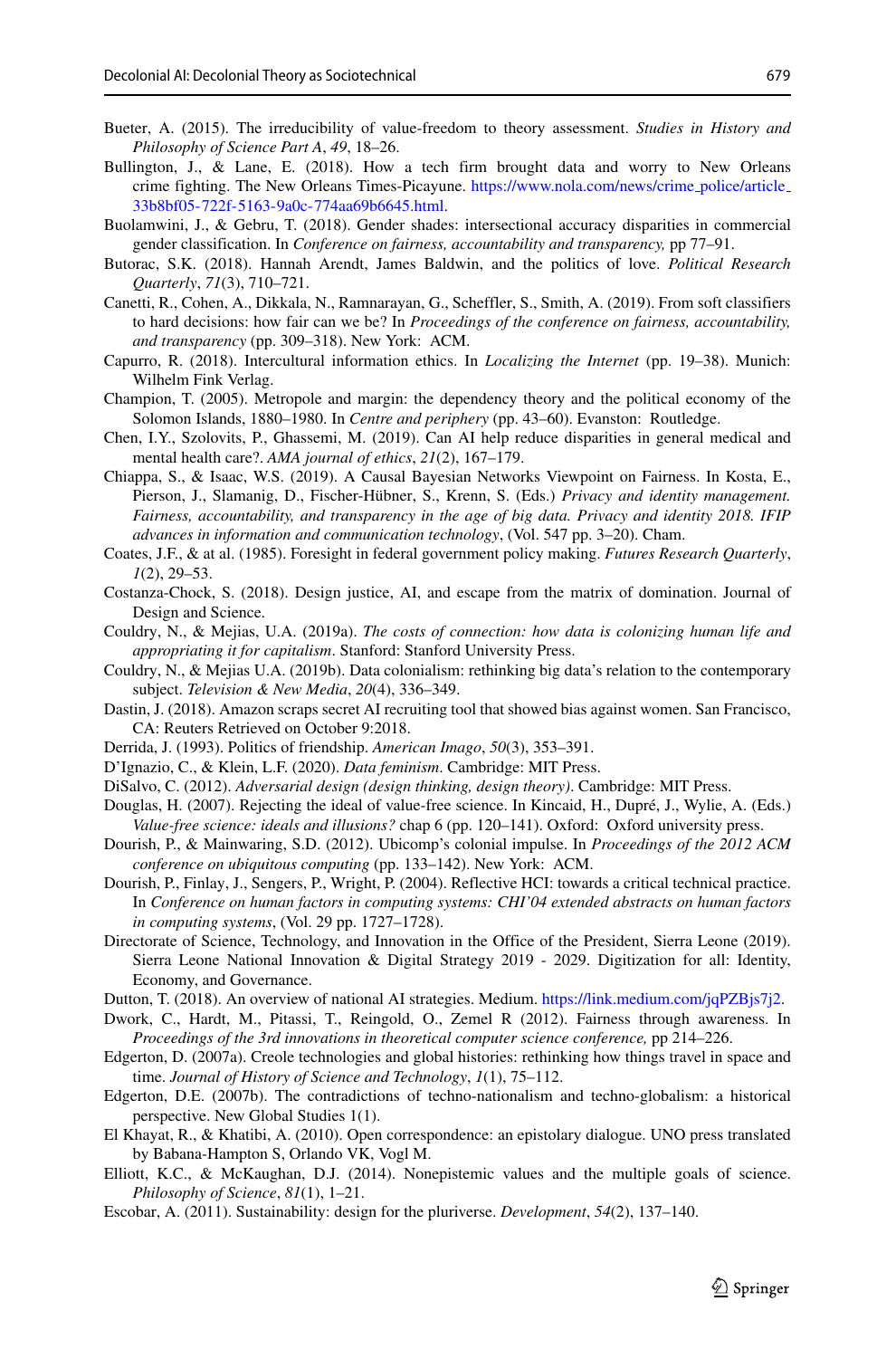- <span id="page-21-25"></span>Ess, C. (2006). Ethical pluralism and global information ethics. *Ethics and Information Technology*, *8*(4), 215–226.
- <span id="page-21-7"></span>Eubanks, V. (2018). *Automating inequality: how high-tech tools profile, police, and punish the poor*. New York: St. Martin's Press.
- <span id="page-21-12"></span>Fanon, F. (1961). *The wretched of the earth*. United States: Grove/Atlantic, Inc.
- <span id="page-21-27"></span>Fanon, F. (1967). *Black skin, white masks*. New York: Grove press.
- <span id="page-21-6"></span>Feenberg, A. (2017). Critical theory of technology and STS. *Thesis Eleven*, *138*(1), 3–12.
- <span id="page-21-18"></span>Floridi, L. (2019). Translating principles into practices of digital ethics: five risks of being unethical. *Philosophy & Technology*, *32*(2), 185–193.
- <span id="page-21-4"></span>Floridi, L., Cowls, J., Beltrametti, M., Chatila, R., Chazerand, P., Dignum, V., Luetge, C., Madelin, R., Pagallo, U., Rossi, F., et al. (2018). AI4People—an ethical framework for a good AI society: opportunities, risks, principles, and recommendations. *Minds and Machines*, *28*(4), 689–707.
- <span id="page-21-23"></span>Forsythe, D. (2001). *Studying those who study us: an anthropologist in the world of artificial intelligence*. Stanford: Stanford University Press.
- <span id="page-21-22"></span>Forsythe, D.E. (1993). Engineering knowledge: the construction of knowledge in artificial intelligence. *Social studies of science*, *23*(3), 445–477.
- <span id="page-21-2"></span>Freudenthal, E. (2019). Ebola's lost blood: row over samples flown out of africa as' big pharma'set to cash in. The Telegraph.
- <span id="page-21-1"></span>Friedman, B., Kahn, P.H., Borning, A., Huldtgren, A. (2013). Value sensitive design and information systems. In *Early engagement and new technologies: opening up the laboratory* (pp. 55–95). Berlin: Springer.
- <span id="page-21-20"></span>Gabriel, I. (2020). Artificial intelligence, values and alignment. arXiv[:200109768.](http://arxiv.org/abs/200109768)
- <span id="page-21-14"></span>Gallopin, G. (1992). Science, technology and the ecological future of Latin America. *World Development*, *20*(10), 1391–1400.
- <span id="page-21-21"></span>Gandhi, L. (2006). *Affective communities: anticolonial thought, fin-de-siècle radicalism, and the politics of friendship*. Durham: Duke University Press.
- <span id="page-21-3"></span>Garcia, E. (2019). The militarization of artificial intelligence: a wake-up call for the global south. Available at SSRN 3452323.
- <span id="page-21-15"></span>Gavighan, C., Knott, A., Maclaurin, J., Zerilli, J., Liddicoat, J. (2019). *Government use of artificial intelligence in New Zealand*. New Zealand: Law Society.
- <span id="page-21-26"></span>Gebru, T., Morgenstern, J., Vecchione, B., Vaughan, J.W., Wallach, H., Daume III, H., Crawford, K. ´ (2018). Datasheets for datasets. arXiv[:180309010.](http://arxiv.org/abs/180309010)
- <span id="page-21-0"></span>Gerrish, S. (2018). *How smart machines think*. Cambridge: MIT Press.
- <span id="page-21-29"></span>Gershgorn, D. (2019). Africa is building an AI industry that doesn't look like silicon valley. Medium OneZero. [https://bit.ly/2SBnQFm.](https://bit.ly/2SBnQFm)
- <span id="page-21-17"></span>Gomberg-Muñoz, R.M. (2018). Review essay: law and migrant labor in the 20th century: Ghost workers and global capitalism. PoLAR: Political and Legal Anthropology Review.
- <span id="page-21-13"></span>Gopal, P. (2019). *Insurgent empire: anticolonial resistance and british dissent*. London: Verso Books.
- <span id="page-21-28"></span>Goyanes, R. (2018). Data for black lives is an organization using analytics as a tool for social change. Garage Magazine. [https://garage.vice.com/en](https://garage.vice.com/en_us/article/kzn4jn/data-for-black-l ives-is-an-organization-using-analytics-as-a-tool-for-social-change) us/article/kzn4jn/ [data-for-black-lives-is-an-organization-using-analytics-as-a-tool-for-social-change.](https://garage.vice.com/en_us/article/kzn4jn/data-for-black-l ives-is-an-organization-using-analytics-as-a-tool-for-social-change)
- <span id="page-21-8"></span>Gray, M.L., & Suri, S. (2019). Ghost work: how to stop silicon valley from building a new global underclass. Eamon Dolan Books.
- <span id="page-21-9"></span>Green, B. (2019). "Good" isn't good enough. In *NeurIPS workshop on AI for social good*.
- <span id="page-21-5"></span>Greene, D., Hoffmann, A.L., Stark, L. (2019). Better, nicer, clearer, fairer: a critical assessment of the movement for ethical artificial intelligence and machine learning. In *Proceedings of the 52nd hawaii international conference on system sciences*.
- <span id="page-21-24"></span>Hacking, I. (2015). Biopower and the avalanche of printed numbers. Biopower: Foucault and beyond, 65–80.
- <span id="page-21-10"></span>Hanna, A., Denton, E., Smart, A., Smith-Loud, J. (2019). Towards a critical race methodology in algorithmic fairness. In *Proceedings of the 2020 conference on fairness, accountability, and transparency*.
- <span id="page-21-16"></span>Hao, K. (2019). *An AI startup has found a new source of cheap labor for training algorithms: prisoners*. Cambridge: MIT Tech Review. [https://www.technologyreview.com/f/613246/](https://www.technologyreview.com/f/613246/an-ai-startup-has-f ound-a-new-source-of-cheap-labor-for-training-algorithms/) [an-ai-startup-has-found-a-new-source-of-cheap-labor-for-training-algorithms/.](https://www.technologyreview.com/f/613246/an-ai-startup-has-f ound-a-new-source-of-cheap-labor-for-training-algorithms/)
- <span id="page-21-11"></span>Harding, S. (2011). *The postcolonial science and technology studies reader*. Durham: Duke University Press.
- <span id="page-21-19"></span>Harvey, D. (2004). The 'new' imperialism: accumulation by dispossession. *Socialist Register*, *40*, 63–87.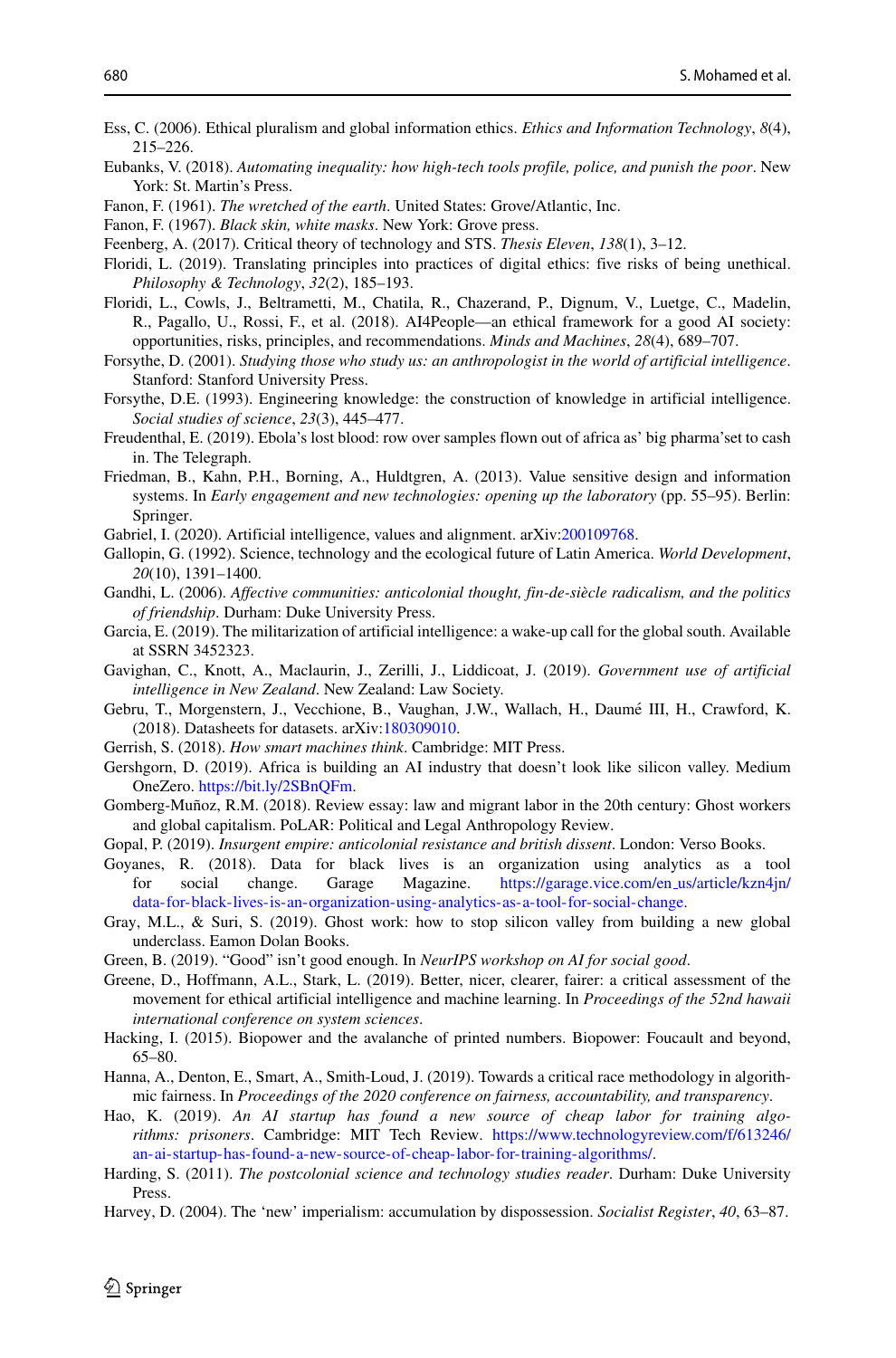<span id="page-22-19"></span>Hogarth, I. (2018). AI nationalisms. [https://www.ianhogarth.com/blog/2018/6/13/ai-nationalism.](https://www.ianhogarth.com/blog/2018/6/13/ai-nationalism)

<span id="page-22-29"></span>IEEE Global Initiative (2016). Ethically aligned design. IEEE Standards v1.

- <span id="page-22-2"></span>Irani, L., Vertesi, J., Dourish, P., Philip, K., Grinter, R.E. (2010). Postcolonial computing: a lens on design and development. In *Proceedings of the SIGCHI conference on human factors in computing systems* (pp. 1311–1320). New York: ACM.
- <span id="page-22-14"></span>Isaac, W.S. (2017). Hope, hype, and fear: the promise and potential pitfalls of artificial intelligence in criminal justice. *Ohio State Journal of Criminal Law*, *15*, 543.
- <span id="page-22-28"></span>ITU. (2019). *United nations activities on artificial intelligence (AI)*. Geneva: International Telecommunication Union. https://www.itu.int/dms [pub/itu-s/opb/gen/S-GEN-UNACT-2019-1-PDF-E.pdf.](https://www.itu.int/dms_pub/itu-s/opb/gen/S-GEN-UNACT-2019-1- PDF-E.pdf)
- <span id="page-22-11"></span>James, C.L.R. (1993). *Beyond a boundary*. Durham: Duke University Press.
- <span id="page-22-7"></span>Jansen, J. (2019). Decolonisation in universities: the politics of knowledge. Wits University Press.
- <span id="page-22-16"></span>Jasanoff, S., & Hurlbut, J.B. (2018). A global observatory for gene editing. *Nature*, *555*(7697), 435–437.
- <span id="page-22-17"></span>Jobin, A., Ienca, M., Vayena, E. (2019). The global landscape of AI ethics guidelines. *Nature Machine Intelligence*, *1*(9), 389–399.
- <span id="page-22-12"></span>Johnston, K. (2019). A comparison of two smart cities: Singapore and Atlanta. *Journal of Comparative Urban Law and Policy*, *3*, 191.
- <span id="page-22-27"></span>Jung, C., Kearns, M., Neel, S., Roth, A., Stapleton, L., Wu, Z.S. (2019). Eliciting and enforcing subjective individual fairness. arXiv[:190510660.](http://arxiv.org/abs/190510660)
- <span id="page-22-21"></span>Kanth, D.R. (2019). India boycotts 'Osaka Track' at G20 summit. Live Mint. [https://www.livemint.com/](https://www.livemint.com/news/world/india-boycotts-osaka-trac k-at-g20-summit-1561897592466.html) [news/world/india-boycotts-osaka-track-at-g20-summit-1561897592466.html.](https://www.livemint.com/news/world/india-boycotts-osaka-trac k-at-g20-summit-1561897592466.html)
- <span id="page-22-23"></span>Katell, M., Young, M., Dailey, D., Herman, B., Guetler, V., Tam, A., Binz, C., Raz, D., Krafft, P. (2020). Toward situated interventions for algorithmic equity: lessons from the field. In *Proceedings of the 2020 conference on fairness, accountability, and transparency,* pp 45–55.
- <span id="page-22-4"></span>Keyes, O. (2018). The misgendering machines: trans/HCI implications of automatic gender recognition. *Proceedings of the ACM on Human-Computer Interaction*, *2*(CSCW), 88.
- <span id="page-22-24"></span>Kiros, T. (1992). Moral philosophy and development: the human condition in Africa, vol 61. Ohio Univ Ctr for International Studies.
- <span id="page-22-22"></span>Latonero, M. (2019). Stop surveillance humanitarianism. New York Times. [https://www.nytimes.com/](https://www.nytimes.com/2019/07/11/opinion/data-humanitarian- aid.html) [2019/07/11/opinion/data-humanitarian-aid.html.](https://www.nytimes.com/2019/07/11/opinion/data-humanitarian- aid.html)
- <span id="page-22-1"></span>Laudan, L. (1968). Theories of scientific method from Plato to mach: a bibliographical review. *History of science*, *7*(1), 1–63.
- <span id="page-22-25"></span>Law, J., et al. (1987). Technology and heterogeneous engineering: the case of Portuguese expansion. *The social construction of technological systems:, New directions in the sociology and history of technology*, *1*, 1–134.
- <span id="page-22-0"></span>LeCun, Y., Bengio, Y., Hinton, G. (2015). Deep learning. *Nature*, *521*(7553), 436–444.
- <span id="page-22-20"></span>Lee, K.F. (2017). The real threat of artificial intelligence. The New York Times 24.
- <span id="page-22-18"></span>Lee, K.F. (2018). AI superpowers: China, Silicon Valley, and the New World Order. Houghton Mifflin Harcourt.
- <span id="page-22-3"></span>Lum, K., & Isaac, W. (2016). To predict and serve?. *Significance*, *13*(5), 14–19.
- <span id="page-22-26"></span>Madras, D., Creager, E., Pitassi, T., Zemel, R. (2019). Fairness through causal awareness: learning causal latent-variable models for biased data. In *Proceedings of the conference on fairness, accountability, and transparency* (pp. 349–358). New York: ACM.
- <span id="page-22-6"></span>Maldonado-Torres, N. (2007). On the coloniality of being: contributions to the development of a concept. *Cultural studies*, *21*(2-3), 240–270.
- <span id="page-22-13"></span>Marda, V., & Narayan, S. (2020). Data in New Delhi's predictive policing system. In *Proceedings of the 2020 conference on fairness, accountability, and transparency,* pp. 317–324.
- <span id="page-22-10"></span>McClintock, A. (1992). The angel of progress: pitfalls of the term "post-colonialism". Social text (31/32), 84–98.
- <span id="page-22-9"></span>McDowell, C., & Chinchilla, M.Y. (2016). 30 partnering with communities and institutions. Civic Media: Technology, Design, Practice , 461.
- <span id="page-22-15"></span>Mezzadra, S., & Neilson, B. (2017). On the multiple frontiers of extraction: excavating contemporary capitalism. *Cultural Studies*, *31*(2-3), 185–204.
- <span id="page-22-5"></span>Mignolo, W.D. (2007). Introduction: coloniality of power and de-colonial thinking. *Cultural studies*, *21*(2- 3), 155–167.
- <span id="page-22-8"></span>Mignolo, W.D. (2012). *Local histories/global designs: coloniality, subaltern knowledges, and border thinking*. Princeton: Princeton University Press.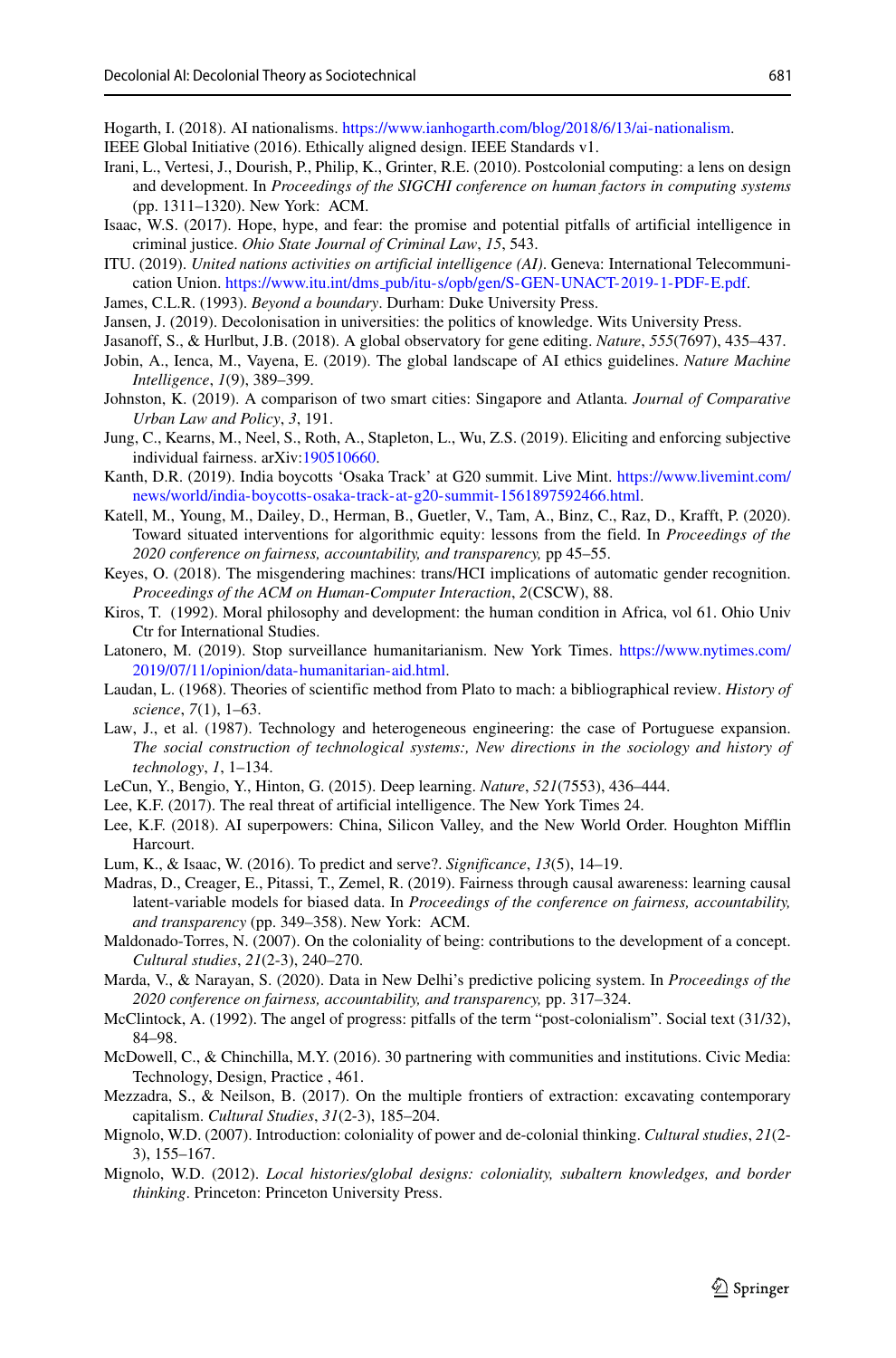- <span id="page-23-26"></span>Mikesell, L., Bromley, E., Khodyakov, D. (2013). Ethical community-engaged research: a literature review. *American Journal of Public Health*, *103*(12), e7–e14.
- <span id="page-23-24"></span>Milan, S. (2013). *Social movements and their technologies: wiring social change*. Berlin: Springer.
- <span id="page-23-8"></span>Milan, S., & Treré, E. (2019). Big data from the south (s): beyond data universalism. *Television & New Media*, *20*(4), 319–335.
- <span id="page-23-15"></span>Milan, S., & Van der Velden, L. (2016). The alternative epistemologies of data activism. *Digital Culture & Society*, *2*(2), 57–74.
- <span id="page-23-25"></span>Mitchell, M., Wu, S., Zaldivar, A., Barnes, P., Vasserman, L., Hutchinson, B., Spitzer, E., Raji, I.D., Gebru, T. (2019). Model cards for model reporting. In *Proceedings of the conference on fairness, accountability, and transparency* (pp. 220–229). New York: ACM.
- <span id="page-23-21"></span>Mitchell, S., Potash, E., Barocas, S., D'Amour, A., Lum, K. (2018). Prediction-based decisions and fairness: a catalogue of choices, assumptions, and definitions. arXiv[:181107867.](http://arxiv.org/abs/181107867)
- <span id="page-23-1"></span>Mitchell, T.M. (2006). The discipline of machine learning. Tech. Rep CMU-ML-06-108, Machine Learning Department, Carnegie Mellon University.
- <span id="page-23-22"></span>Nabi, R., & Shpitser, I. (2018). Fair inference on outcomes. In *Thirty-second AAAI conference on artificial intelligence*.
- <span id="page-23-13"></span>Nandy, A. (1989). *Intimate enemy: loss and recovery of self under colonialism*. Oxford: Oxford University Press Oxford.
- <span id="page-23-11"></span>Ndlovu-Gatsheni, S.J. (2015). Decoloniality as the future of Africa. *History Compass*, *13*(10), 485–496.
- <span id="page-23-6"></span>Nelson, A. (2002). Unequal treatment: confronting racial and ethnic disparities in health care. *Journal of the National Medical Association*, *94*(8), 666.
- <span id="page-23-2"></span>Nissenbaum, H. (2001). How computer systems embody values. *Computer*, *34*(3), 120–119.
- <span id="page-23-9"></span>Noble, S.U. (2018). *Algorithms of oppression: how search engines reinforce racism*. New York: NYU Press.
- <span id="page-23-4"></span>Nuremberg Military Tribunals (1947). Permissible medical experiments. In *Trials of war criminals before the nuremberg military tribunals under control council law No. 10, vol 2, U.S. government printing office,* pp 181–182.
- <span id="page-23-17"></span>Nyabola, N. (2018). Digital democracy, analogue politics: how the Internet era is transforming politics in kenya. Zed Books Ltd.
- <span id="page-23-16"></span>Nyawa, J.M. (2019). The big brother is watching: Huduma Namba a threat to our rights and freedoms. Available at SSRN 3389268.
- <span id="page-23-5"></span>Obermeyer, Z., Powers, B., Vogeli, C., Mullainathan, S. (2019). Dissecting racial bias in an algorithm used to manage the health of populations. *Science*, *366*(6464), 447–453.
- <span id="page-23-19"></span>OECD (2019). OECD principles on artificial intelligence. [https://www.oecd.org/going-digital/ai/](https://www.oecd.org/going-digital/ai/principles/) [principles/.](https://www.oecd.org/going-digital/ai/principles/)
- <span id="page-23-0"></span>O'Neil, C. (2016). Weapons of math destruction: how big data increases inequality and threatens democracy. Broadway Books.
- <span id="page-23-12"></span>Pappas, G.F. (2017). The limitations and dangers of decolonial philosophies: lessons from Zapatista Luis Villoro. Radical Philosophy Review.
- <span id="page-23-18"></span>Pathways for Prosperity (2019). Digital diplomacy: technology governance for developing countries. Pathways for Prosperity Commission on Technology and Inclusive Development. [https://](https://pathwayscommission.bsg.ox.ac.uk/sites/default/files/2 019-10/Digital-Diplomacy.pdf) [pathwayscommission.bsg.ox.ac.uk/sites/default/files/2019-10/Digital-Diplomacy.pdf.](https://pathwayscommission.bsg.ox.ac.uk/sites/default/files/2 019-10/Digital-Diplomacy.pdf)
- <span id="page-23-20"></span>Philip, K., Irani, L., Dourish, P. (2012). Postcolonial computing: a tactical survey. *Science, Technology, & Human Values*, *37*(1), 3–29.
- <span id="page-23-3"></span>Van de Poel, I., & Kroes, P. (2014). Can technology embody values? In *The moral status of technical artefacts* (pp. 103–124). Berlin: Springer.
- <span id="page-23-14"></span>Pollard, J., Mcewan, C., Hughes, A. (2011). *Postcolonial economies*. London/New York: Zed Books.
- <span id="page-23-10"></span>Quijano, A. (2000). Coloniality of power and Eurocentrism in Latin Americas. *International Sociology*, *15*(2), 215–232.
- Quijano, A. (2007). Coloniality and modernity/rationality. *Cultural studies*, *21*(2-3), 168–178.
- <span id="page-23-23"></span>Raji, I.D., & Dobbe, R. (2020). Concrete problems in AI safety, revisited. In *ICLR workshop on ML in the real world*.
- <span id="page-23-27"></span>Ramose, M.B. (1999). African philosophy through Ubuntu. Mond Books.
- <span id="page-23-7"></span>Ricaurte, P. (2019). Data epistemologies, the coloniality of power, and resistance. *Television & New Media*, *20*(4), 350–365.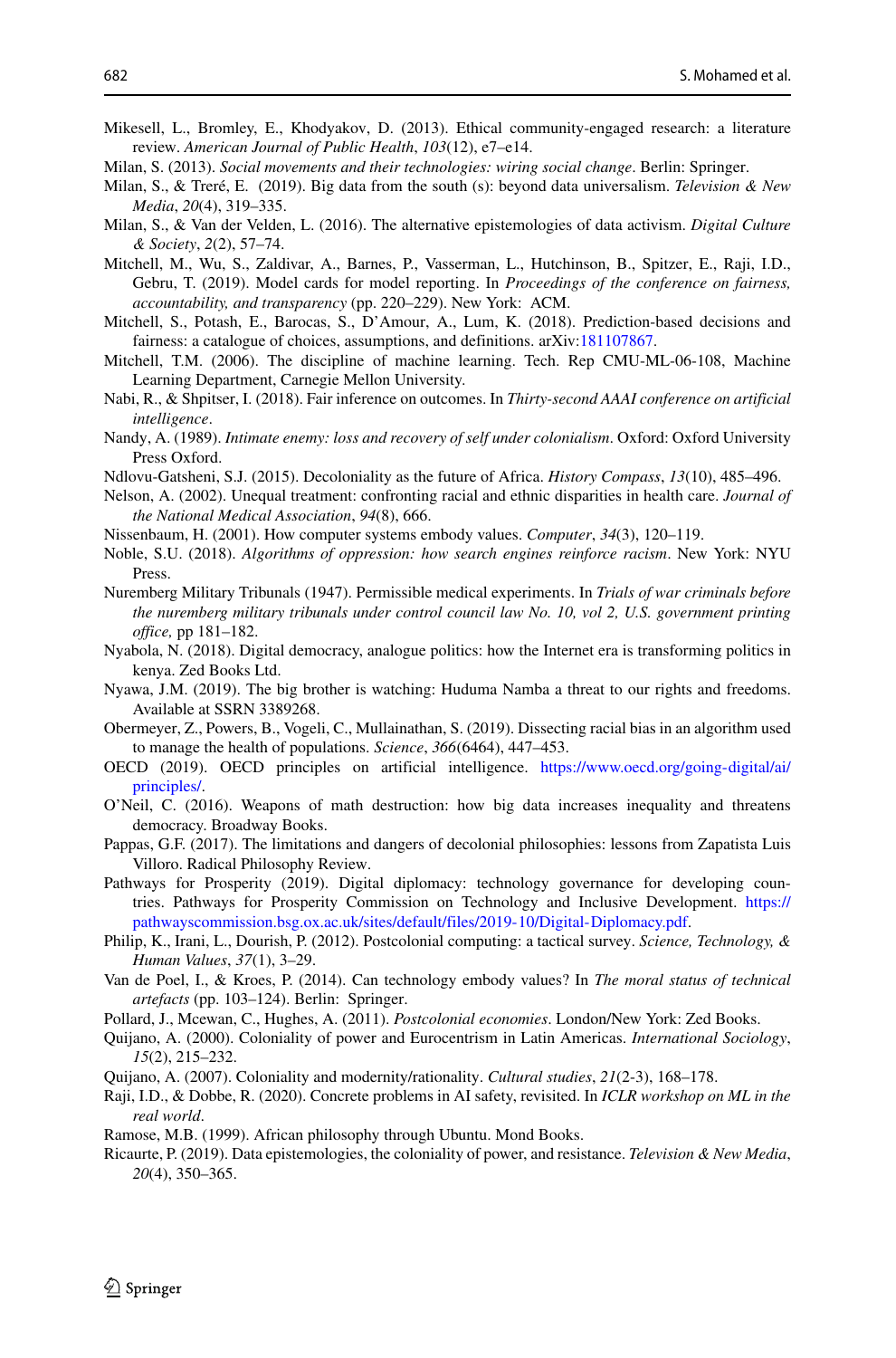- <span id="page-24-12"></span>Richardson, R., Schultz, J., Crawford, K. (2019). Dirty data, bad predictions: how civil rights violations impact police data, predictive policing systems and justice. New York University Law Review Online, Forthcoming.
- <span id="page-24-24"></span>Rock, D., & Grant, H. (2016). Why diverse teams are smarter. *Harvard Business Review*, *4*(4), 2–5.
- <span id="page-24-15"></span>Ronconi, L. (2015). Enforcement and the effective regulation of labor. Tech. rep., IDB Working Paper **Series**
- <span id="page-24-9"></span>Røpke, I. (2001). New technology in everyday life–social processes and environmental impact. *Ecological economics*, *38*(3), 403–422.
- <span id="page-24-0"></span>Russell S, & Norvig P. (2016). *Artificial intelligence: a modern approach*. New Jersey: Prentice Hall.

<span id="page-24-7"></span>Said, E.W. (1993). Culture and imperialism. Vintage.

- <span id="page-24-13"></span>Sap, M., Card, D., Gabriel, S., Choi, Y., Smith, N.A. (2019). The risk of racial bias in hate speech detection. In *Proceedings of the 57th annual meeting of the association for computational linguistics,* pp 1668– 1678.
- <span id="page-24-19"></span>Schroeder, D., Cook Lucas, J., Hirsch, F., Fenet, S., Muthuswamy, V. (2018). *Ethics dumping case studies from north-south research collaborations*. Cham: Springer International Publishing.
- <span id="page-24-23"></span>Selbst, A.D., Boyd, D., Friedler, S.A., Venkatasubramanian, S., Vertesi, J. (2019). Fairness and abstraction in sociotechnical systems. In *Proceedings of the conference on fairness, accountability, and transparency,* (pp. 59–68). New York: ACM.
- <span id="page-24-1"></span>Sengers, P., Boehner, K., David, S., Kaye, J. (2005). In *Proceedings of the 4th decennial conference on critical computing: between sense and sensibility, pp 49–58*: Reflective design.
- <span id="page-24-22"></span>Sengers, P., McCarthy, J., Dourish, P. (2006). Reflective HCI: Articulating an agenda for critical practice. In *CHI'06 extended abstracts on Human factors in computing systems* (pp. 1683–1686). New York: ACM.
- <span id="page-24-16"></span>Senior, E. (2018). *The Caribbean and the medical imagination, 1764-1834: slavery, disease and colonial modernity* Vol. 119. Cambridge: Cambridge University Press.
- <span id="page-24-2"></span>Shore, N. (2006). Re-conceptualizing the Belmont report: a community-based participatory research perspective. *Journal of Community Practice*, *14*(4), 5–26.
- <span id="page-24-11"></span>Siddiqui, A.U., & Singh, H.K. (2015). "Aadhar" management system. *IITM Journal of Management and IT*, *6*(1), 40–43.
- <span id="page-24-14"></span>Sokoloff, N.J., & Pincus, F.L. (2008). Introduction: race, class, gender, and capitalism. Race, Gender & Class, 4–8.
- <span id="page-24-4"></span>Stark, L. (2019). Facial recognition is the plutonium of AI. XRDS: Crossroads. *The ACM Magazine for Students*, *25*(3), 50–55.
- <span id="page-24-25"></span>Steiner, C.B. (1994). Technologies of resistance: structural alteration of trade cloth in four societies. Zeitschrift fü,r Ethnologie, pp. 75–94.
- <span id="page-24-5"></span>Stoler, A.L. (2008). Epistemic politics: ontologies of colonial common sense. In *The philosophical forum*, (Vol. 39 pp. 349–361). New Jersey: Wiley Online Library.
- <span id="page-24-10"></span>Taylor, E. (2016). Groups and oppression. *Hypatia*, *31*(3), 520–536.
- <span id="page-24-8"></span>Thatcher, J., O'Sullivan, D., Mahmoudi, D. (2016). Data colonialism through accumulation by dispossession: new metaphors for daily data. *Environment and Planning D: Society and Space*, *34*(6), 990–1006.
- <span id="page-24-6"></span>Thrush, C. (2008). American curiosity: cultures of natural history in the colonial British Atlantic world. *Environmental History*, *13*(3), 573.
- <span id="page-24-17"></span>Tilley, H. (2014). Conclusion: experimentation in colonial East Africa and beyond. *The International Journal of African Historical Studies*, *47*(3), 495–505.
- <span id="page-24-20"></span>Tomašev, N., Cornebise, J., Hutter, F., Mohamed, S., Picciariello, A., Connelly, B., Belgrave, D.CM., Ezer, D., van der Haert, F.C., Mugisha, F., Abila, G., Arai, H., Almiraat, H., Proskurnia, J., Snyder, K., Otake-Matsuura, M., Othman, M., Glasmachers, T., de Wever, W., Teh, Y.W., Khan, M.E., De Winne, R., Schaul, T., Clopath, C. (2020). AI for social good: unlocking the opportunity for positive impact. *Nature Communications*, *11*(1), 1–6. Nature Publishing Group.
- <span id="page-24-21"></span>Toyama, K. (2015). *Geek heresy: rescuing social change from the cult of technology*. New York: PublicAffairs.
- <span id="page-24-3"></span>UK National Health Service (2019). Code of conduct for data-driven health and care technology.
- <span id="page-24-18"></span>UNCTAD. (2013). *Information economy report 2013: The cloud economy and developing countries*. Geneva: United Nations Conference on Trade and Development.